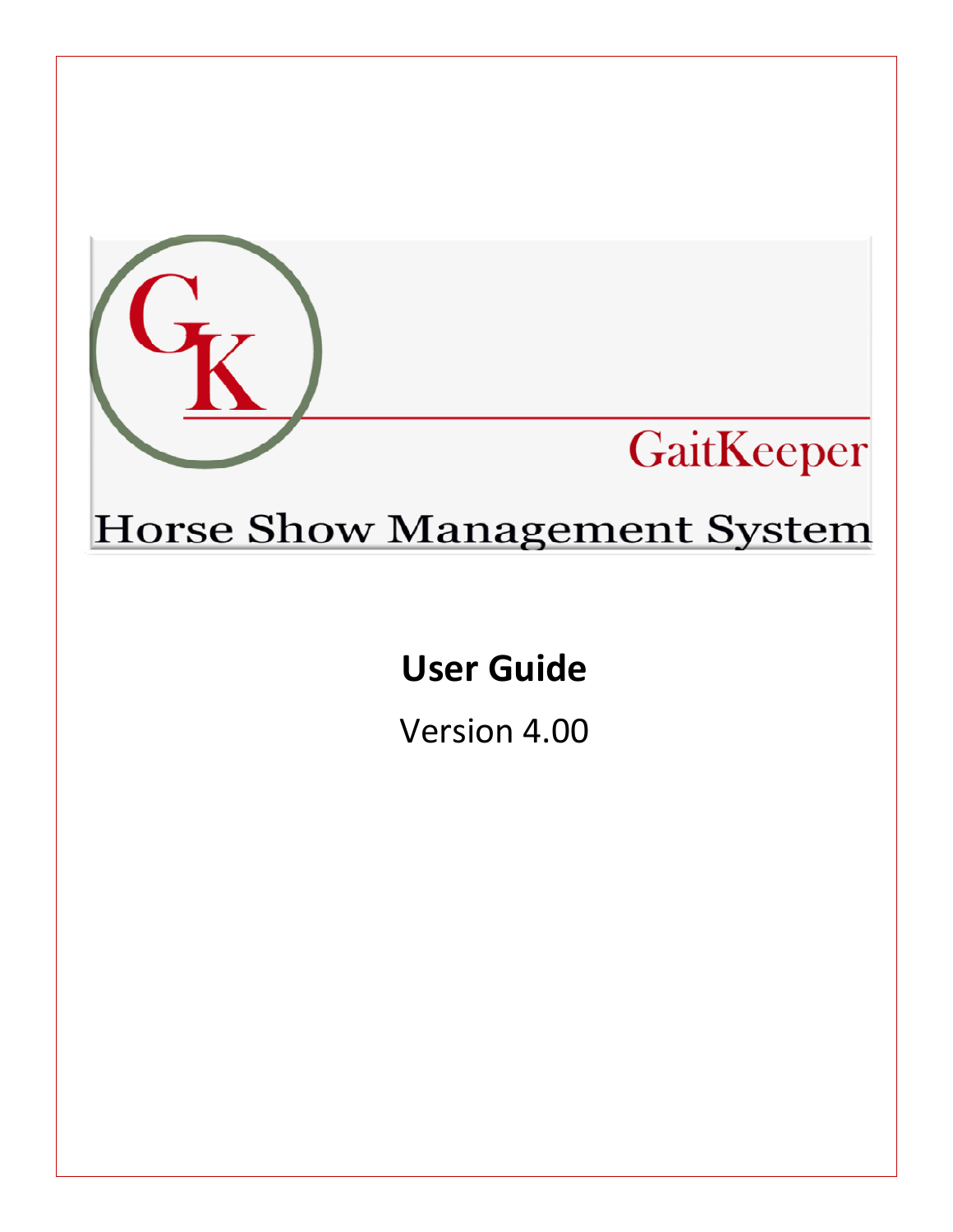# **Contents**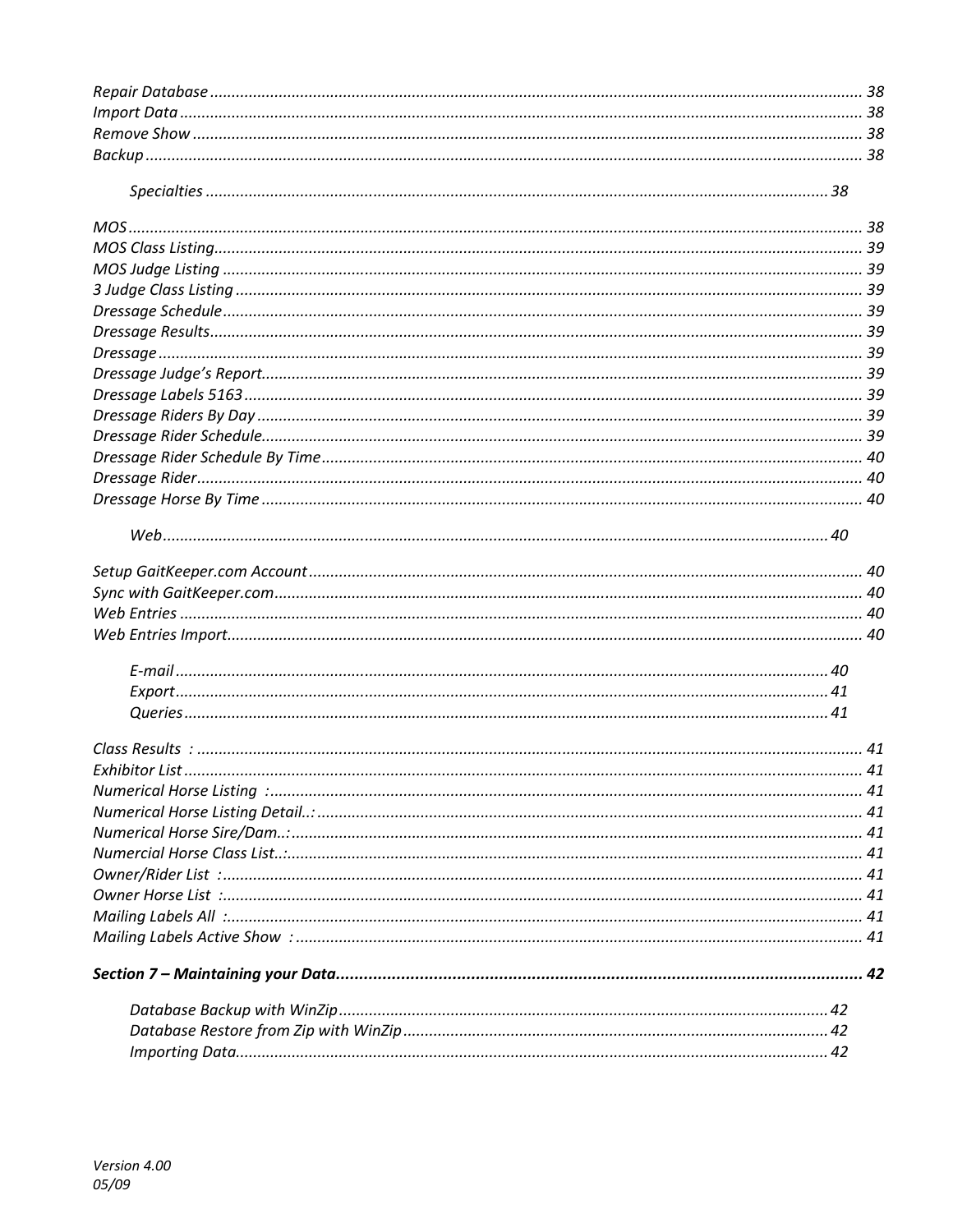# Section One – Installing GaitKeeper

#### Minimum System Requirements

The GaitKeeper System requires Microsoft Windows XP or later, a minimum of 256 megabytes of memory, 1.5 gigabytes of hard disk space for program installation files and processor rated at 500 megahertz or higher. It is recommended to have at least 512 megabytes of memory.

Installation Instructions

Place the software disk in the CD-ROM drive. From the Start Menu click Run which will open the Run dialog window. In the dialog window type  $D$ : setup.exe or the appropriate drive letter of the CD-ROM drive and click OK. Follow the setup instructions on the screen to complete the installation of the GaitKeeper System. Upon completion of the installation the setup procedure places the GaitKeeper program icon into the program group specified during the installation

#### Configuration Options

The GaitKeeper System is designed to allow any user to enter all shows into a single database. Optionally the GaitKeeper System can be set up with individual databases based on the breeds of the horses.

#### Launching GaitKeeper

Click the Start menu, go to Programs menu item and click the GaitKeeper program icon to launch the program.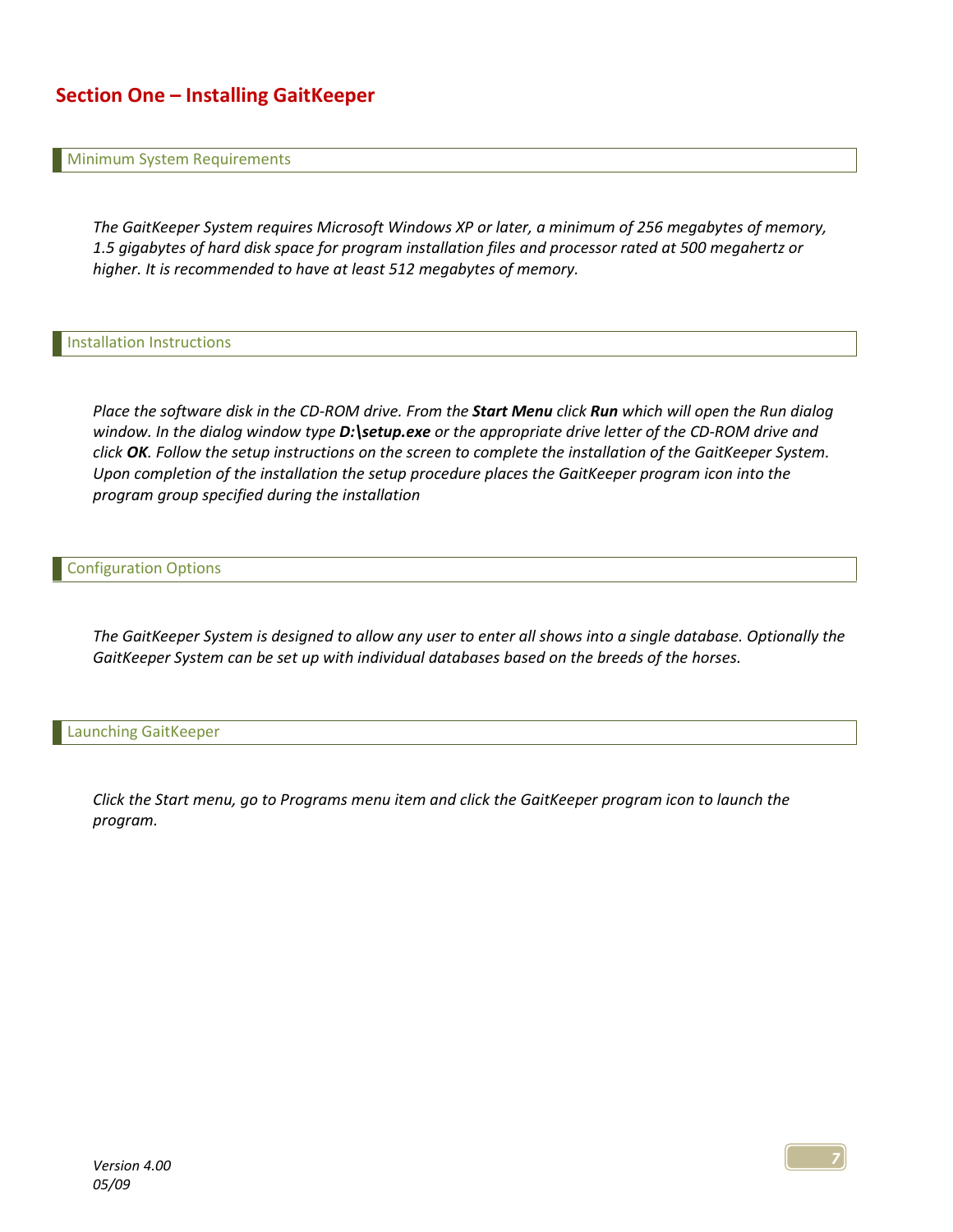# Section Two – Getting Started with GaitKeeper



From setting up the show to managing your data the GaitKeeper System Sidebar keeps frequently used functions quickly visible and accessible.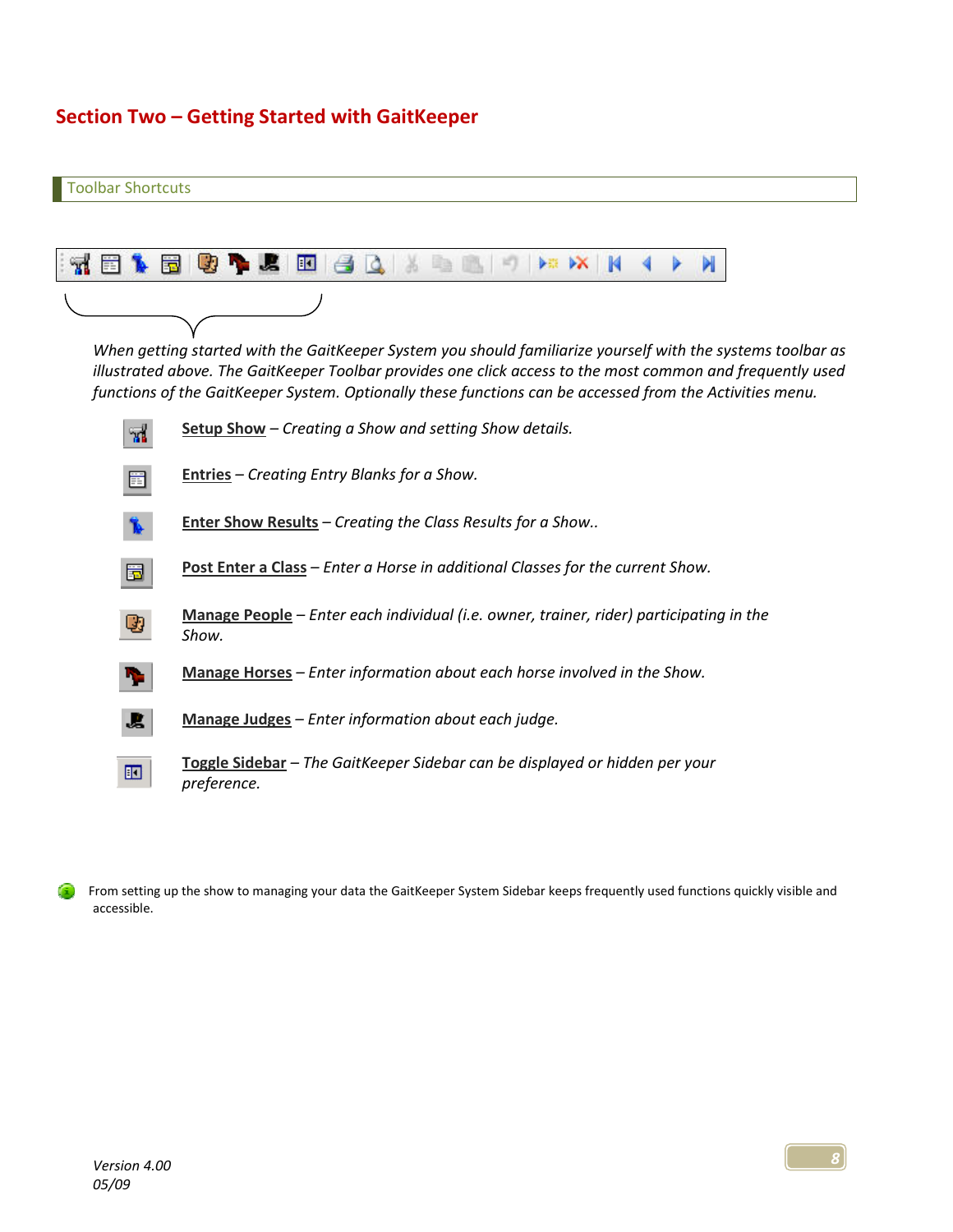Following the GaitKeeper Toolbar Icons there are additional shortcut icons for common operations





**Undo Function** – This icon gives you the ability to cancel the last performed operation. i.e. If you type the wrong name, clicking this will delete the name.



New/Delete Record - These icons are used for creating a new date record or deleting an existing data record.



Moving Between Records – Used for navigating through data records. These arrows allow you to move to either the first record, the previous record, the next record, or the last record.



 $Find - Use the find icon to search for specific data.$ 



Excel/Word Office Links – These links provide the option to export reports and queries into either Microsoft Excel or Microsoft Word.



Print Functions - These two icons are for printing the document or optionally having the printout previewed on the display.



Cut/Copy/Paste – These icons offer the ability to move or copy information from one field into another.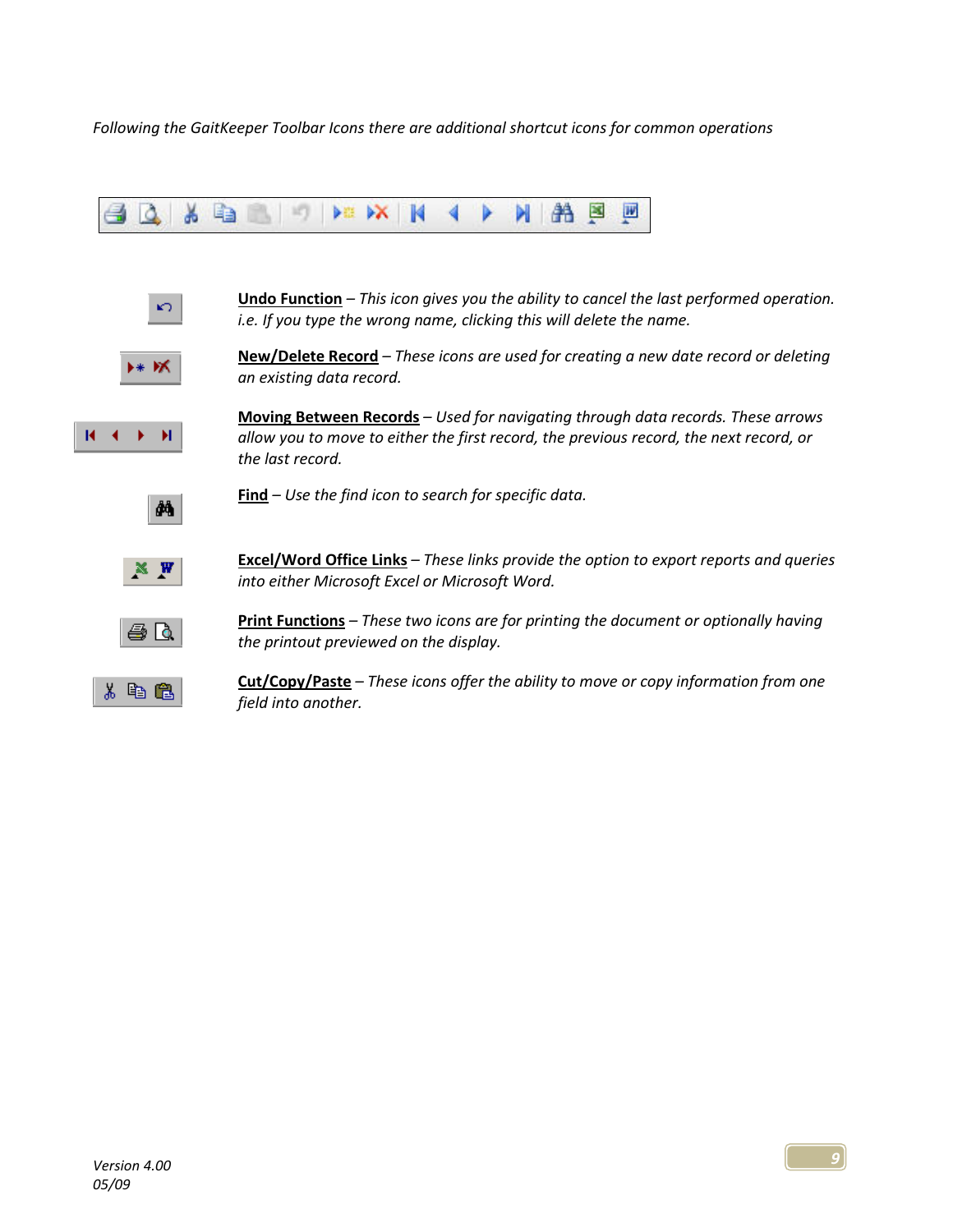The Activities menu contains all the functions for creating and managing the Show. The four functions for getting started with a Show are: Setup Show, Entries, Enter Show Results, and Post Enter a Class. Access these functions from the Activities menu or optionally from the GaitKeeper toolbar.

|                                 | <b>Description:</b> | GaitKeeper Show       |             |                          |                            | Secretary:<br>Dale Brown |              |        | <b>USEF</b><br>123456 |         | <b>ASSOC</b><br>123456                  | <b>USDF</b><br>12345 |
|---------------------------------|---------------------|-----------------------|-------------|--------------------------|----------------------------|--------------------------|--------------|--------|-----------------------|---------|-----------------------------------------|----------------------|
|                                 |                     |                       |             | City                     |                            |                          |              |        | <b>Phone</b>          |         |                                         |                      |
| <b>Address</b><br>555 No Street |                     |                       |             | No Town                  |                            | <b>State</b><br>IMO.     | Zip<br>64155 |        | $(655) 555-5555$      |         | <b>Start Date End Date:</b><br>8/1/2007 | 8/2/2007             |
| Zone                            |                     | <b>Region Message</b> |             |                          |                            |                          |              |        |                       |         |                                         |                      |
|                                 |                     |                       | 0Demo Show  |                          |                            |                          |              |        |                       |         | Activate This Show                      |                      |
| Classes                         |                     | <b>Class Info</b>     | <b>USDF</b> | <b>Class Prem/Breeds</b> | Class/Judge Class/Sponsors |                          |              |        |                       |         | <b>Class/Division USEF Codes Items</b>  | Shc <sup>4</sup>     |
|                                 |                     | $Nbr - Code -$        |             |                          | Description                |                          |              | $\sim$ | $Fee -$               | $P/E -$ |                                         |                      |
|                                 | 001                 | 001                   | Class 001   |                          |                            |                          |              |        | \$20.00               | \$0.00  |                                         |                      |
| $*$                             |                     |                       |             |                          |                            |                          |              |        |                       | \$0.00  |                                         |                      |
|                                 |                     |                       |             |                          |                            |                          |              |        |                       |         |                                         |                      |
|                                 |                     |                       |             |                          |                            |                          |              |        |                       |         |                                         |                      |
|                                 |                     |                       |             |                          |                            |                          |              |        |                       |         |                                         |                      |
|                                 |                     |                       |             |                          |                            |                          |              |        |                       |         |                                         |                      |
|                                 |                     |                       |             |                          |                            |                          |              |        |                       |         |                                         |                      |
|                                 |                     |                       |             |                          |                            |                          |              |        |                       |         |                                         |                      |
|                                 |                     |                       |             |                          |                            |                          |              |        |                       |         |                                         |                      |

An example of a completed Show Setup is illustrated above.

To set up a new Show in GaitKeeper go to Activities menu, Setup Show – or click the Setup Show toolbar icon. In the first field Description enter a name and/or description for your Show. A recommended practice is to precede the name with the year to better differentiate shows and improve organization.

Proceed with completing the remaining Show Setup fields as applicable to the Show. Do not use Caps Lock On or use all caps when entering show information. Use the "Tab" key to navigate from field to field.

If entering more than one show, click the right arrow button located on the bottom of the Setup Show window to move to the next record. The arrows navigate through the database records.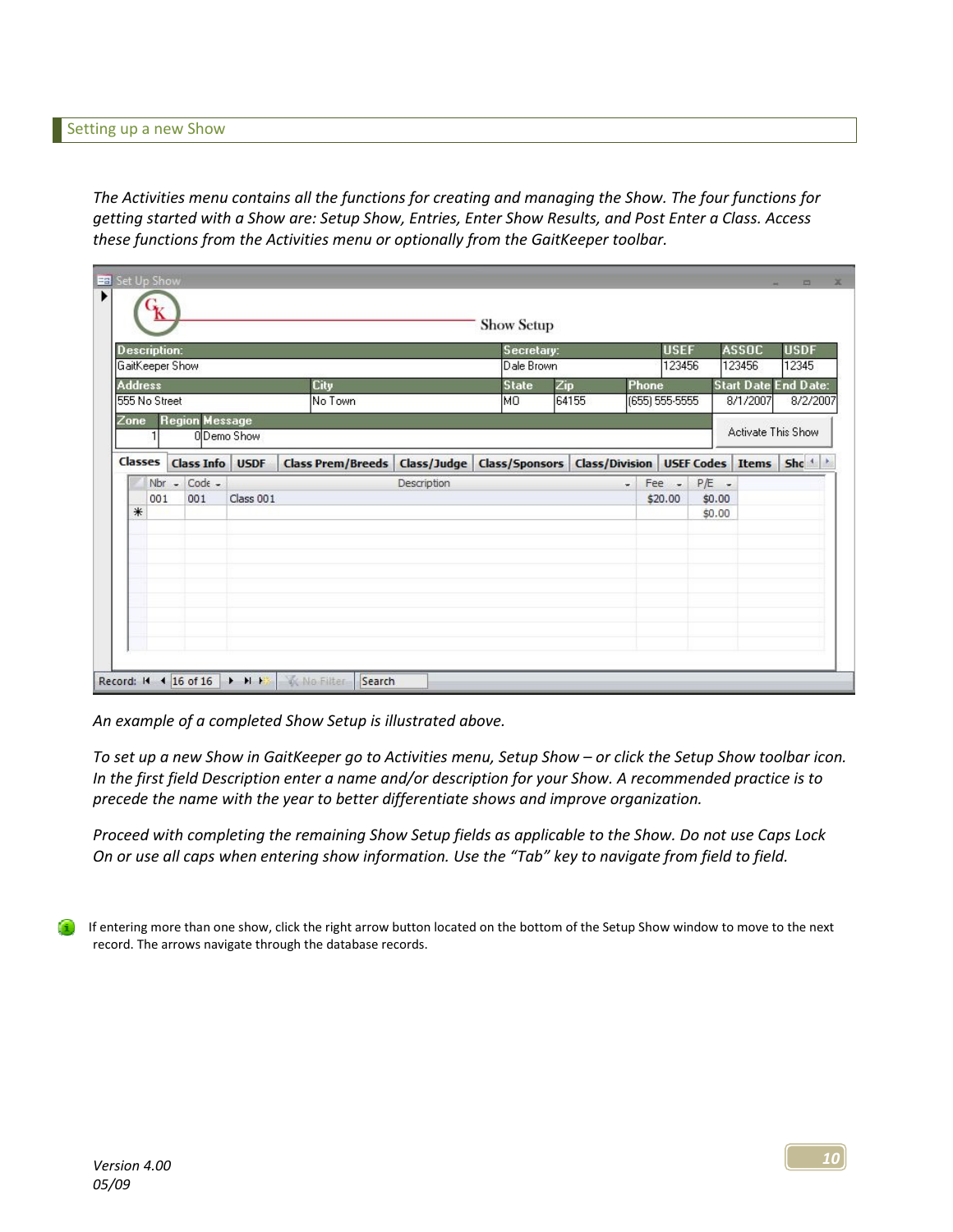## Show Setup fields

| <b>Description</b>        | Enter a name and/or description of the Show                                                                                   |
|---------------------------|-------------------------------------------------------------------------------------------------------------------------------|
| <b>Secretary</b>          | Enter the name of the Show Secretary                                                                                          |
| <b>USEF</b>               | Enter the number assigned to the Show by USA EQ                                                                               |
| <b>ASSOC</b>              | Enter the number assigned to the Show by the organization the show<br>is affiliated with                                      |
| <b>USDF</b>               | Enter the number assigned to the Show by the United States Dressage<br>Federation                                             |
| <b>Address</b>            | Enter the street address of the Show                                                                                          |
| City, State, Zip          | Enter the city, state, and zip code for the address of the Show                                                               |
| Phone                     | Enter the phone number exhibitors may call to contact the Show<br>Secretary                                                   |
| Start/End<br><b>Dates</b> | Enter the beginning and ending dates of the show                                                                              |
| Zone                      | Enter the designated USEF zone                                                                                                |
| <b>Region</b>             | Enter the applicable Region number for the Show location                                                                      |
| <b>Message</b>            | Enter an informational message to appear on each acknowledgement<br>report. Example: Health and Coggins required at check in. |

After completing the Show Setup detail fields the Classes information is assigned in the Show Setup.

## Class Specifications

Before setting the classes for the show Class Specifications must be added to the GaitKeeper System. Class Specifications are the requirements published by the governing body for which the show is responsible for following. Class Specifications remain in the system once added. To create or modify Class Specifications go to Activities menu, Manage Specifications. Enter the name of the class in the Specifications Abbr. field. The name must be no more than 50 characters so the recommended practice is to use abbreviations i.e. Western Pleasure Geldings AOTR can be entered as Wstrn Pl Geldings AOTR or simply as WPGA. Press the "tab" key to move to the Specifications field and enter the requirements of the class. Continue to use the tab key to move to the next field to continue adding classes. You must press the tab key to exit the current field in order to save the entry to the system. Changes that the governing body may make to Specifications are modified accordingly in the GaitKeeper System by opening the Manage Specifications screen, tab to the lass specification, tab to the Specifications field and edit the text as needed.

Press the tab key to exit the current field to save the entry in that field. You must "tab out" in order to save the record to the system.

In the Show Setup the Classes information is added to the show in Header Tabbed Sections following the show information detail fields. To navigate through the sections click on the Header Tabs.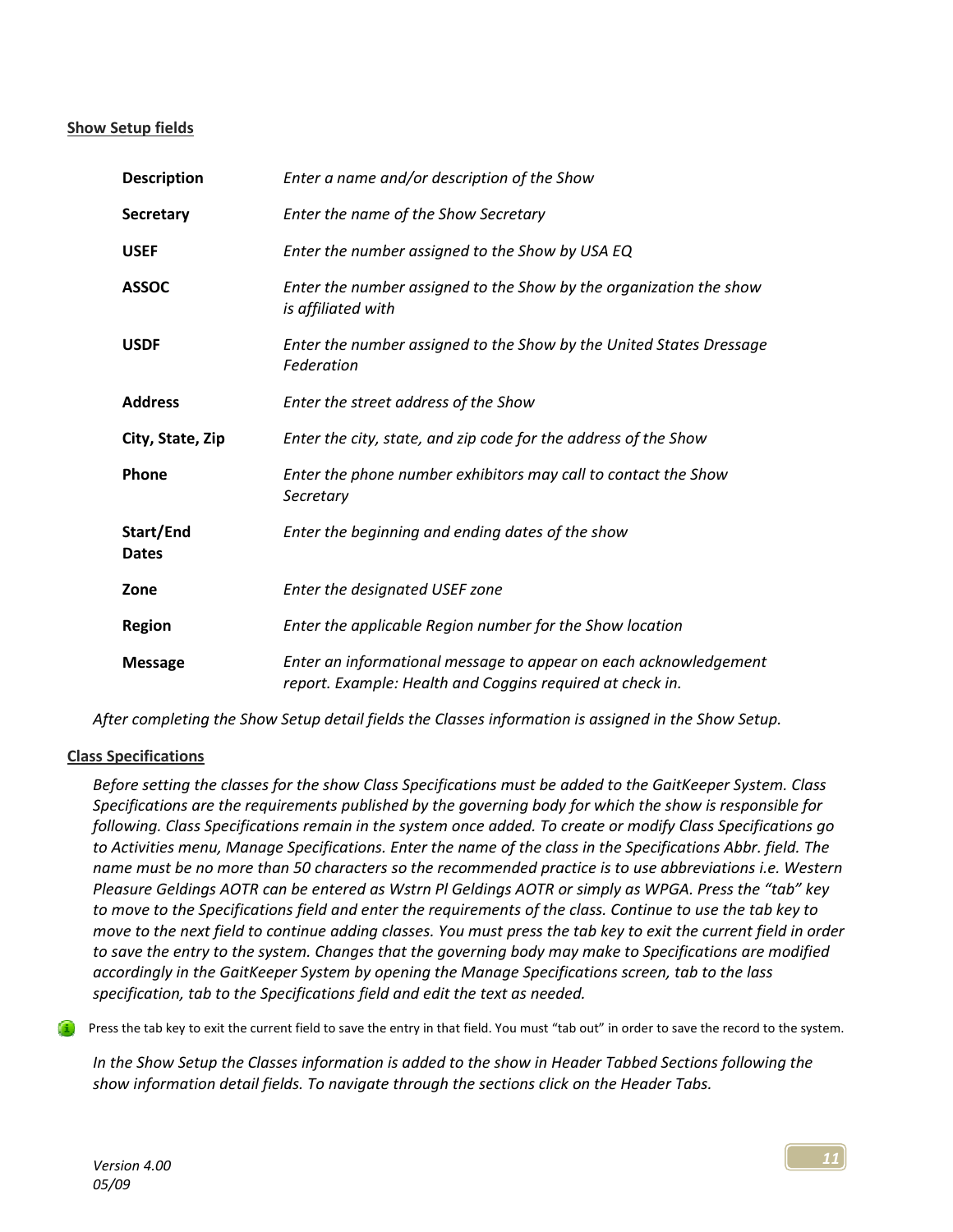Click the Arrow buttons to the far right of the Header Tabs as needed to access additional sections.

## **Show Setup Classes**

In the Classes section all classes listed in the premium book must be entered.

| <b>Nbr</b>         | In this space enter the Class Numbers for the show being set up. When entering<br>class numbers, be sure to use the same number of digits for each class number. The<br>system will sort based on these numbers. i.e. If using the numbers 1-10, enter them<br>as 01, 02, 03.10. Should class numbers go into the 100's then all two digit class<br>numbers must also start with 0.                                                                                                                                         |
|--------------------|-----------------------------------------------------------------------------------------------------------------------------------------------------------------------------------------------------------------------------------------------------------------------------------------------------------------------------------------------------------------------------------------------------------------------------------------------------------------------------------------------------------------------------|
| Code               | Enter the standard class code for this class. (Note for AHA Shows: To use the AHA<br>standard class list, click the Activities menu, click Tables and then click on<br>Description. This information can be used for a reference).                                                                                                                                                                                                                                                                                          |
| <b>Description</b> | In this space enter the class description. (Note For AHA Shows: To use the AHA<br>standard class list click the Activities menu, click Tables and then click on<br>Description. Scroll to the desired description for the class and highlight. Using the<br>Copy/Paste functions, paste the selected Description into the box. Any approved<br>extensions will need to be added to these codes and titles. For further definition on<br>the Description refer to the Tables section of the GaitKeeper Manual in Chapter 3). |
| Fee                | Enter the class fee.                                                                                                                                                                                                                                                                                                                                                                                                                                                                                                        |
| P/E                | Enter any applicable amount of post entry fees charged by class. Do not leave the<br>$P/E$ field blank. If there is no P/E fee, enter 0 for the amount.                                                                                                                                                                                                                                                                                                                                                                     |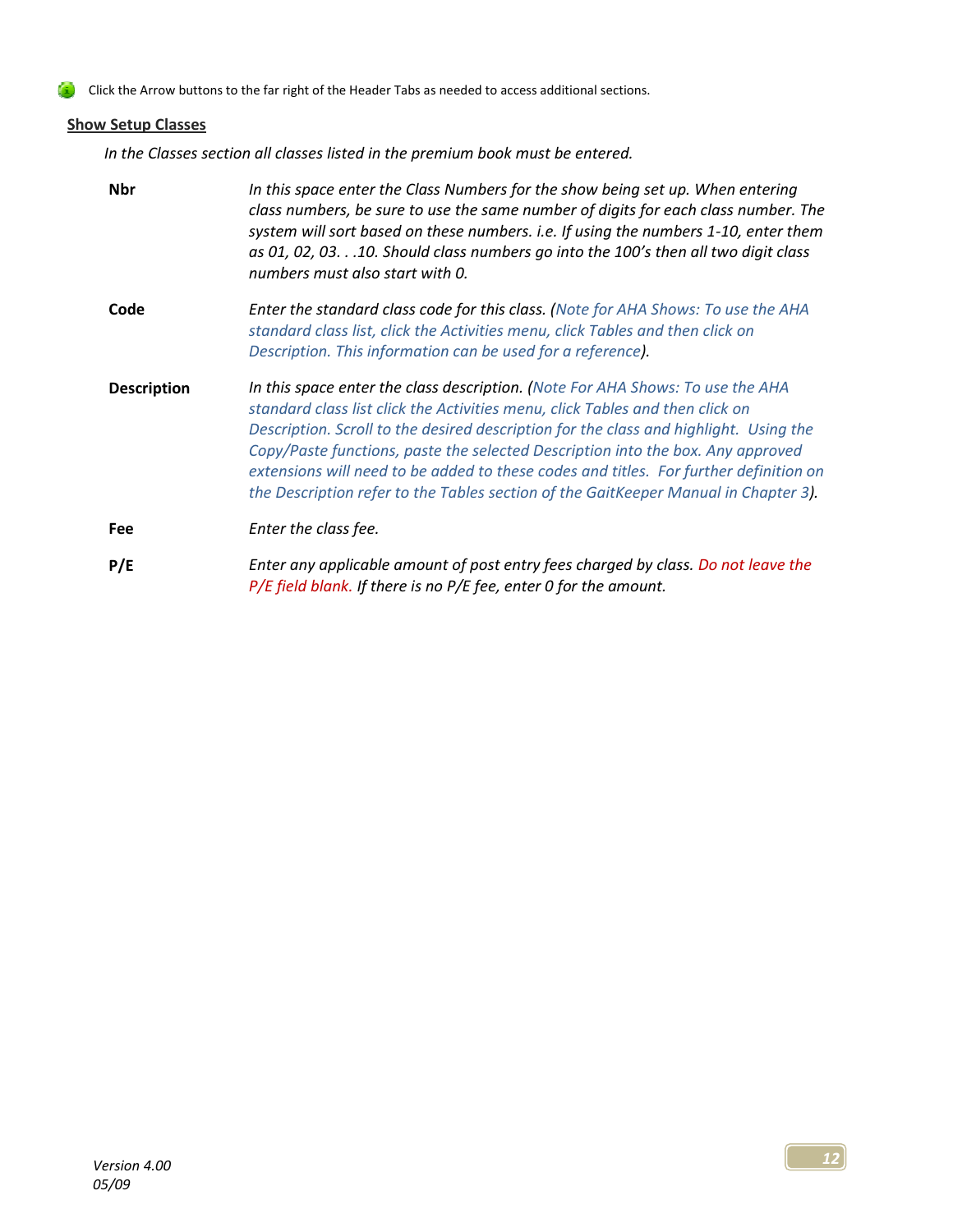## **Show Setup Class Info**

Add detail information to the classes.

| Amateur                    | Check the Amateur box if the class is designated an Amateur class.                    |
|----------------------------|---------------------------------------------------------------------------------------|
| Equi.                      | Check the Equitation Box if this is an Equitation Class.                              |
| W.T/log                    | Check this box to ensure proper reporting of riders on the Walk-Trot/Jog Rider List.  |
| <b>Halter</b>              | For sire and dam to show up for the entries in this class on the Show Program Report. |
| WC/R/T                     | Check this box if the class is designated for Working Cow, Reining or Trail.          |
| Western                    | Check box if applicable.                                                              |
| H/J Level                  | Hunter/Jumper level of the class                                                      |
| H/J Height                 | Height of jump                                                                        |
| Separate<br><b>Scoring</b> | Use this to enable separate scoring for the class.                                    |

## Show Setup USDF

Detailed information on dressage classes including sections and section breaks.

| <b>Dressage</b>          | Enter the maximum number of points to be awarded by a judge to a competitor. This<br>applies to dressage classes only. |
|--------------------------|------------------------------------------------------------------------------------------------------------------------|
| <b>Dressage</b><br>Level | Enter the Dressage Level.                                                                                              |
| <b>Ring</b>              | Enter the Ring number.                                                                                                 |
| <b>Start Time</b>        | Enter date and start time for the class                                                                                |
| <b>Ride Min</b>          | Enter the number of minutes allowed per horse to ride the class.                                                       |
| <b>Section</b>           | Enter the section number.                                                                                              |
| <b>Break Time</b>        | Enter the number of minutes for the break.                                                                             |
| <b>Break Horses</b>      | Enter the number of horses to ride prior to the break.                                                                 |

Use the Tab key to place the cursor into the sections and breaks input window for entries. Œ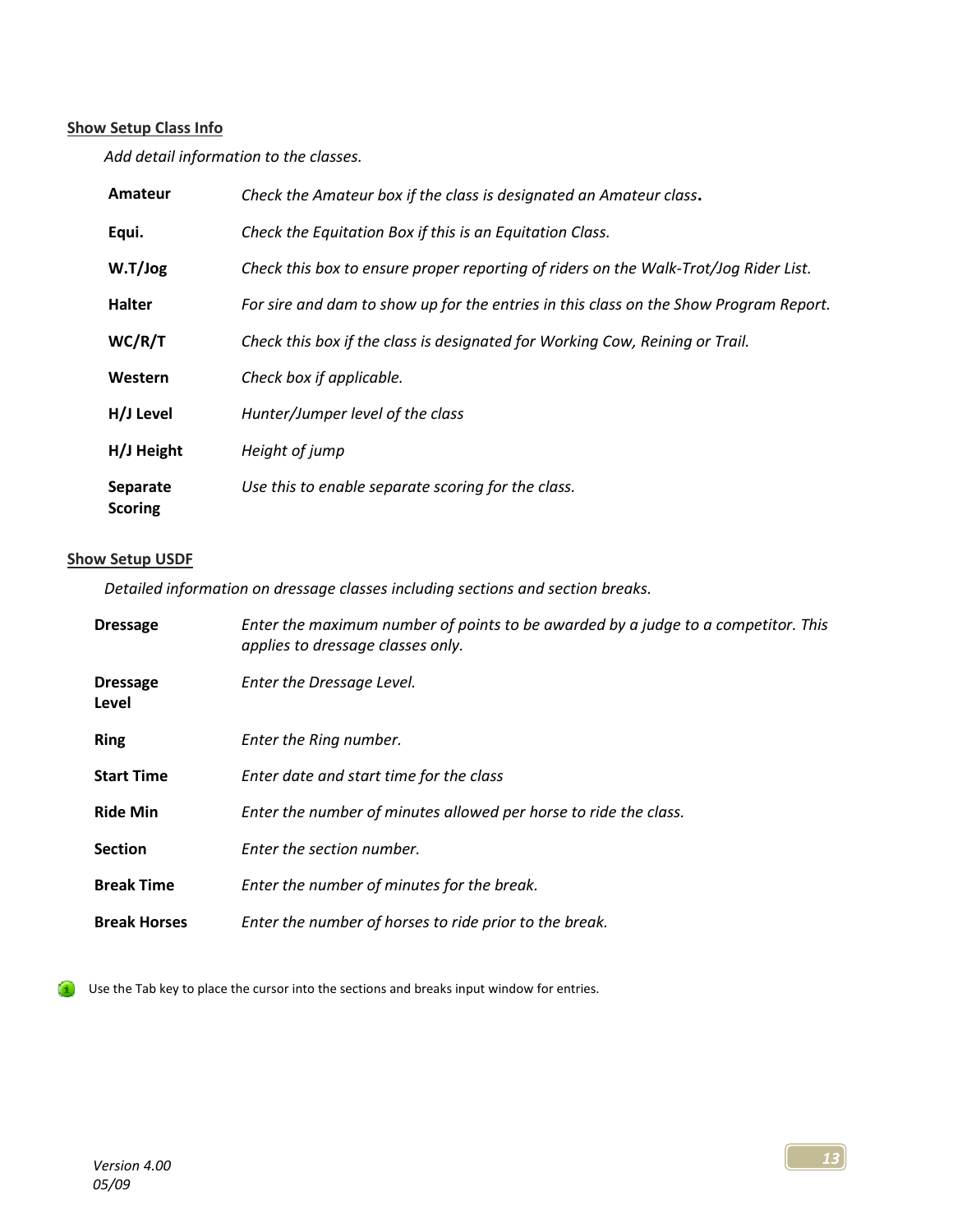## Show Setup Class Premiums/Breeds

In the Specifications drop down list click the down arrow and scroll to the class Specifications that apply to the current class. If the class Specifications have not yet been entered as part of the Manage Specifications database, there will be no Specifications to choose from. Remember, once class specifications have been entered in the Manage Specifications database, they will always be available for every show that is set up in the GaitKeeper System.

To choose the appropriate breed for the current class, click the down arrow and choose the Breed that applies to that class. If more than one Breed will apply, choose the first breed, press the tab key, and then choose the second breed and so on.

| <b>Place</b>              | Under the Place column begin putting 1-6 (or the last placing to be given in that class).                                                                                                                        |
|---------------------------|------------------------------------------------------------------------------------------------------------------------------------------------------------------------------------------------------------------|
| Amount                    | After typing the first placing given, use the tab key to move to the Amount column and<br>type the dollar amount to be given out to the first place winner.                                                      |
| Required<br><b>Riders</b> | Use the tab key again to type the number of Required Riders in the last column for<br>premiums to be given out. If there are no required riders for the class, enter "0" (zero).<br>Do not leave this box blank. |

## Show Setup Class/Judge

Use the Judge drop down list to select the judge for the class. If the judge is not entered in the Manage Judges database, GaitKeeper will prompt you to enter all of the necessary information for the judge. Click the list drop down arrow to view all judges entered in the Manage Judges database in alphabetical order. Under Code enter the appropriate code for the selected judge. When printing judges cards, GaitKeeper will print a card for every judge (in cases where there are multiple judges for a show). To use MOS Scoring in the GaitKeeper System there must be three judges for each class. Enter "A", as the code, for the call judge. Enter "B" for the second judge and "C" for the third judge. (Note Codes are required for USDF and MOS Scoring. For MOS Scoring A, B, and C must be used. The judge must have a Code assigned in order to support Dressage.)

## Show Setup Class/Sponsors

This is a free form text field to type any text necessary regarding the sponsor of the selected class. This information will print on the Show Program report. The sponsor information will also give the show announcer the opportunity to acknowledge the sponsor during that particular class.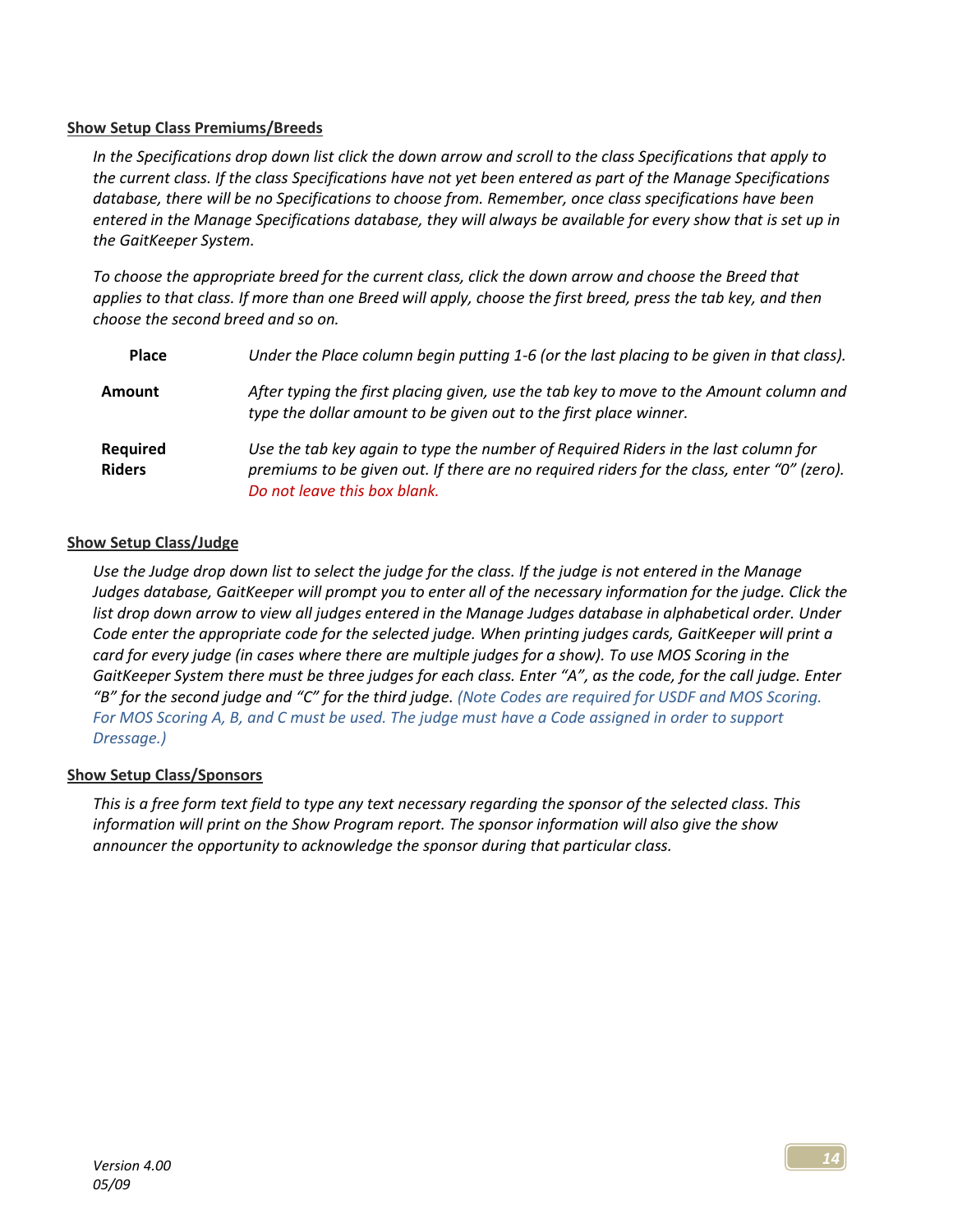#### Show Setup Class/Division

This section is used by the Show Secretary for High Point Reporting based on classes assigned to a division or divisions. GaitKeeper is preloaded with Amateur and Professional Divisions as part of the System. To enter additional Divisions, refer to the Tables section in Chapter 3. (Example: Amateur 13 and Under.)

#### Show Setup USEF Codes

Press the tab key to tab to the USEF Codes field. When the field is selected enter the USEF Code for the class. Press the tab key again for each additional code entry. After the last code entry press tab again to save the codes to the class.

#### Show Setup Items

From the list select all fees that apply to the current show by clicking the checkbox to check mark the item. This includes stalls, tack stalls, office fees, resolution fees, post entry fees, drug fees, non-member fees, hats, shirts, programs etc. The "auto" box may be checked beside items that are mandatory on the entry blank screen. When entering the "stall" information, some form of the word "stall" must be used for reports on stalling to be accurate. GaitKeeper searches for stalls, stalling, stall etc. when creating reports regarding stalling.

#### Show Setup Show Back

From the drop down lists select the applicable Show Back class the exhibitor has for Show Back and enter the Placings. (Example: Ride in Class 1, get  $1^{st}$  Place, and win a \$50 premium. If that class has a Show Back for Class 45 and you do not ride Class 45 you do not receive the \$50 premium from Class 1. Riding in Class 45 is required to receive the Class 1 premium.) All GaitKeeper System reports that report on premiums will do so accordingly.

## Show Setup ACTIVATE

Once all the necessary information has been entered for each show, click the **Activate This Show** button to complete the show setup.

Do not click the Activate This Show button until you've completed your entries.

#### Separate Scoring

The separate scoring feature allows you to simulate the affect of having multiple shows during one event. If your show is utilizing the separate scoring functionality then a class with X judges will simulate that same number of shows (i.e. a class with 3 judges simulates 3 distinct shows for that class). In separate scoring, a class with X number of judges will provide X number of each placing in a class (i.e. a class with 3 judges will have 3 first places, 3 second places, etc). Every financial report will show a fee for each judge in the affected class. (i.e. if the entry fee for a class is \$100 and the class has 3 judges every entry will show \$300 in total entry fees). Currently separate scoring is only available for the USEF Export. If you would like to add separate scoring for your association please contact Gaitkeeper at support@gaitkeeper.com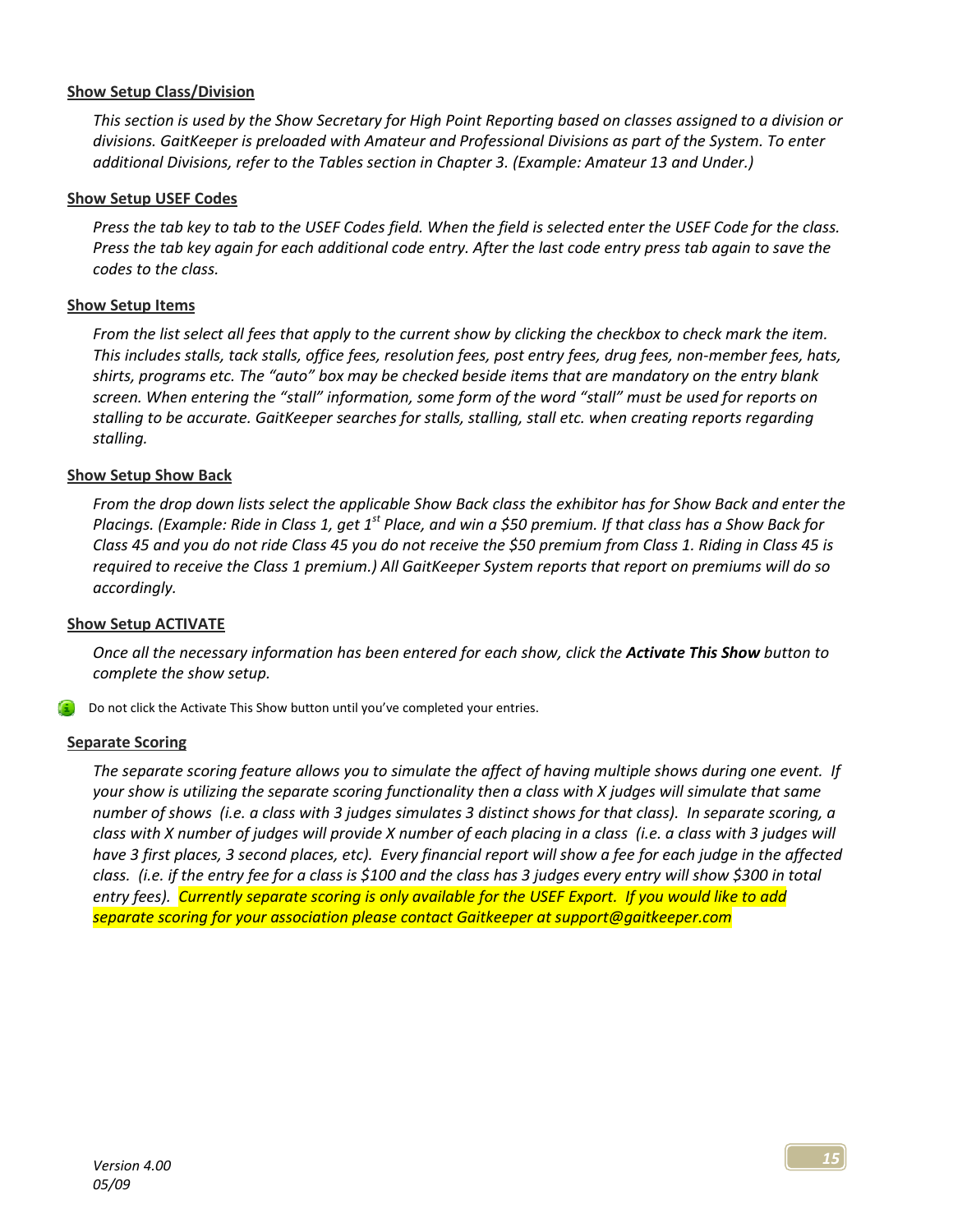|   | GaitKeeper Show                                                    | ▼                                       |                | <b>EB Number</b>  | Owner | 2 Hoke, Chris                                    |        |           |                  | <b>Trainer</b><br>Hoke, Chris |                               |                                                | ۰         |
|---|--------------------------------------------------------------------|-----------------------------------------|----------------|-------------------|-------|--------------------------------------------------|--------|-----------|------------------|-------------------------------|-------------------------------|------------------------------------------------|-----------|
|   | <b>Stable With</b><br>Payee<br>$\blacktriangleright$ Hoke<br>Owner |                                         |                | <b>Open Check</b> |       |                                                  |        | ✓         | <b>Owner Sig</b> | <b>Trainer Sig</b><br>⊽       |                               | <b>Parent Sig</b><br>▽                         |           |
|   | <b>Horse Entries</b>                                               |                                         |                |                   |       | <b>Class Entries</b>                             |        |           |                  | Premiums:                     |                               |                                                | (\$25.00) |
| ₩ | Horse<br>Fletcher                                                  | $-$ Nbr $-$<br>$\overline{\phantom{a}}$ | $\overline{2}$ |                   |       | Stat<br>Active v 001 Cla Hoke, Chris<br>* Active | $-1$   | $Class -$ | Rider            |                               | $ C -$<br>V<br>$\overline{J}$ | $Pla - Pl -$<br>$\overline{2}$<br>$\mathbf{0}$ | m         |
|   | Fees                                                               |                                         |                | Auto, Items       |       | <b>Received</b>                                  |        |           |                  | <b>Balance Due:</b>           |                               |                                                | \$20.00   |
| ₩ | Quantity -                                                         | Item                                    | ÷              |                   | ₩     | Amount                                           | $\sim$ | Type      | ٠                |                               | Note                          |                                                | ×         |

An example of a completed Entry Blank is illustrated below.

For adding Entries in GaitKeeper go to Activities menu, Entries – or click the Entries toolbar icon.

Enter an Entry Blank Number in the EB Number field and the name of the current show will display in the preceding field. It is a recommended practice to assign Entry Blank numbers to actual entries as they are received. The Entry Blank number is assigned by the show secretary. As a rule, Entry Blank number one should always be the current show. This entry (account) will be where all sales of miscellaneous items (i.e. shirts, soft drinks, hats, programs, etc.) are recorded for spectator purchases. The spectators would be anyone attending the show as a non-exhibitor or someone without an account. Always enter EB Numbers in numerical order. This will coincide with the record number at the bottom of the Entry Blank screen for easy access to a particular Entry Blank.

If the entry blank number is left blank it will be filled in automatically by the program.

Proceed with completing the remaining Entry Blank fields as applicable for the exhibitor. Do not use Caps Lock On or use all caps when entering show information. Use the "Tab" key to navigate from field to field. Owners, Trainers, Riders, and Handlers are entered last name first. If entering an Owner or Trainer name that has not been previously entered in the GaitKeeper System a new person entry will prompt you to add the required information.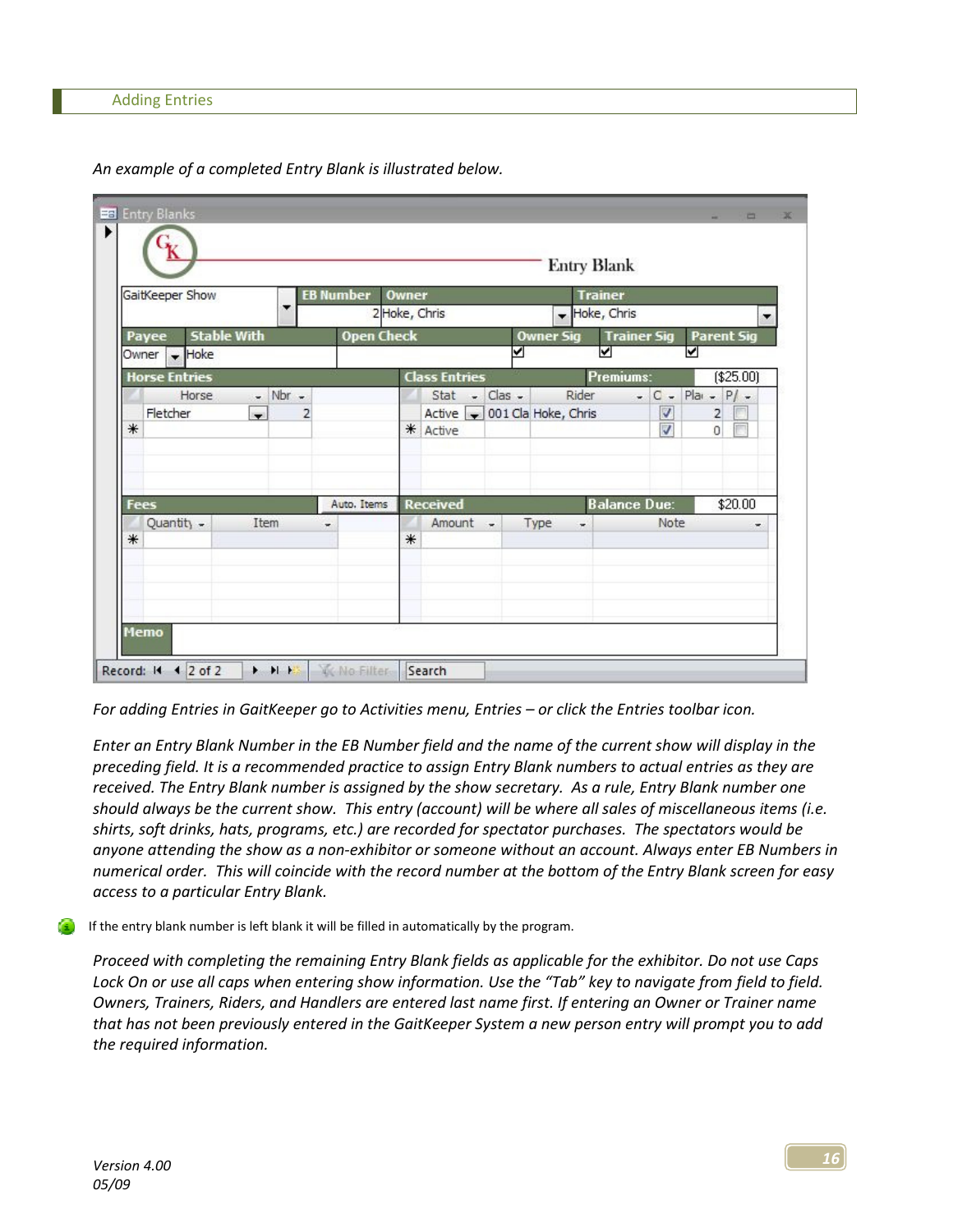#### Entry Blank Fields

Class Entries

| Payee                          | The individual to which premiums will be paid. This will consist of the Owner or Trainer.                                                                                                                |
|--------------------------------|----------------------------------------------------------------------------------------------------------------------------------------------------------------------------------------------------------|
| <b>Stable With</b>             | Name or farm that coincides with this exhibitor.                                                                                                                                                         |
| <b>Open Check</b>              | Check number of the blank check (tab check) turned in with the entry blank form. If the<br>check accompanying the entry is completed with an amount, it will be recorded in the<br>hox labeled Received. |
| Sig fields                     | Owner sig, Trainer sig, and Parent sig are additional fields for reference purposes.                                                                                                                     |
| <b>Horse</b><br><b>Entries</b> | Name of the horse on the entry form. If entering a horse name that has not been<br>previously entered in the GaitKeeper System a new horse entry will prompt you to add<br>the required information.     |

The gender and breed fields in the "enter a new horse into system" dialog are complete with pull down menus that may be accessed by clicking the down arrow. The information will automatically come up by typing the first letter of the appropriate word.

Use the mouse to move to the Class Entries field or press Ctrl  $+$  Tab. Do NOT try to use the tab key to move to the Class Entries box, the system will try to enter another horse. The black arrow to the left of the Horse Entries box will indicate the horse for which Class Entries are currently being entered. Verify the correct horse is selected before entering in the classes. In the Class Entries field, under the column labeled Stat (Status) select Active/Scratch/Vet Out/Excused/No Show/Gate Scratch/Not Qualified/Disqualified/Gate Add. The Active/Scratch/Vet Out/Excused/No Show/Gate Scratch Not Qualified/Disqualified/Gate Add, will automatically come up once the first letter of any choice is typed. In the column labeled Class, enter the class number the horse will be shown in. In the column labeled Rider, begin typing the last name of the rider/handler. If that person is already in the Manage People database then GaitKeeper will display the names. Scroll to the correct exhibitor and choose them as the rider/handler.

> If the person is NOT present in the Manage People database, GaitKeeper will prompt for entry of the exhibitor details. The GaitKeeper System will maintain the exhibitor information in the Manage People database. In the column labeled Chg (Charge), check if the exhibitor is NOT being charged the class fee to enter that particular class. This should always be checked unless a Vet Out is being credited back to the exhibitor based on a decision by a show official. Verify the correct horse is selected before entering the classes. If the wrong horse is highlighted, the GaitKeeper System may indicate Breed or Gender errors.

> The Place column will automatically put in a zero. Once the show results are entered, the Place column will automatically be updated. Check the box marked P/E to indicate a Post Entry.

Fees Use the mouse to move to the field for Fees or press Ctrl + Tab. Here all fees associated with the entry form will be entered. This includes stalls, tack stalls, office fees, resolution fees, post entry fees, drug fees, non-member fees etc. Remember, all of the amounts for these charges were entered in GaitKeeper when the current show was set up. Any fees that were checked with Auto (mandatory) in Show Setup can be quickly applied here by clicking AutoItems.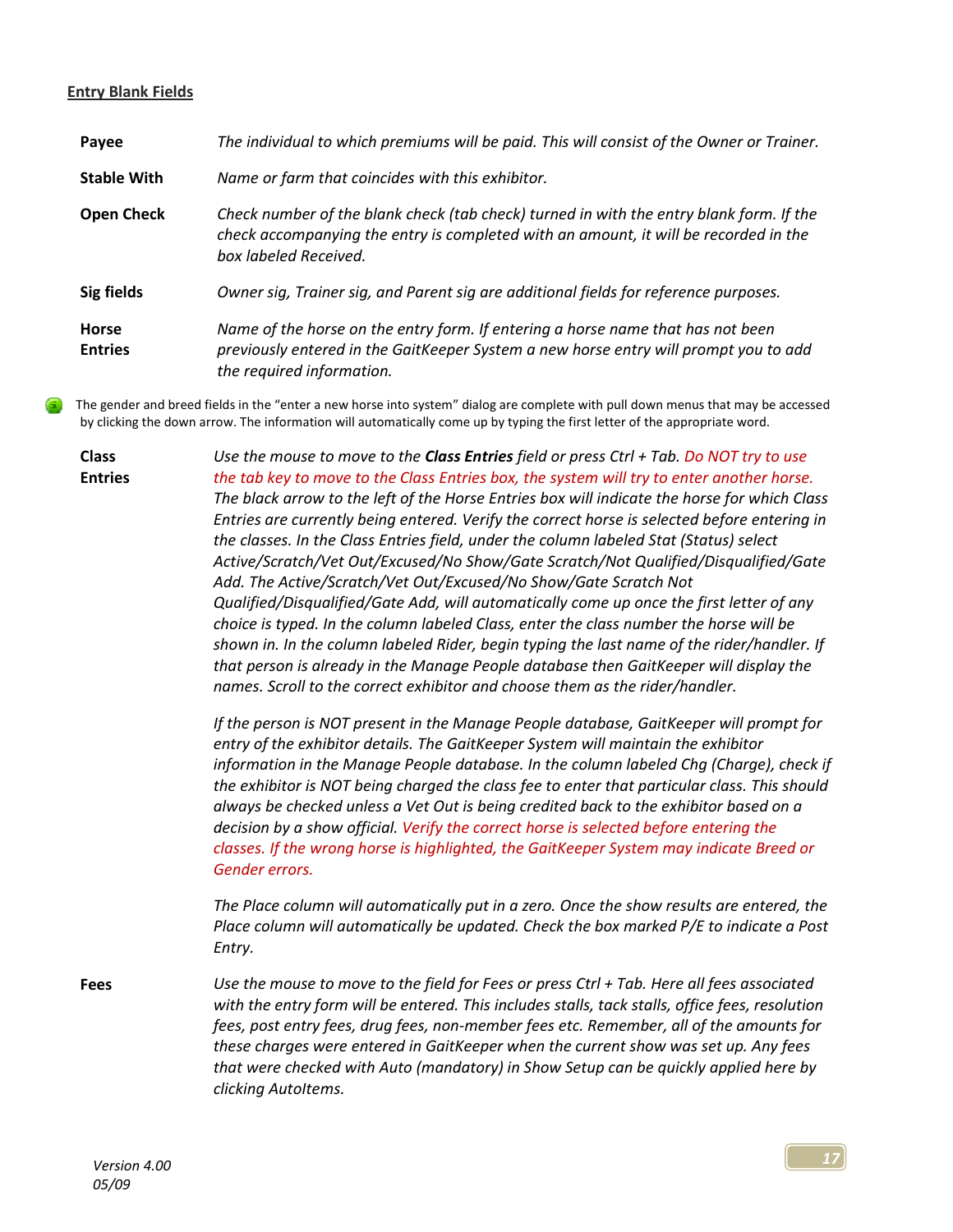Received Use the mouse to move to the Received field or press Ctrl + Tab. This will show all payments for the current Entry Blank displayed. Click the box under the Amount column to enter the check or cash amount. Tab to the Type box to enter whether the money was cash, credit or check. Tab to the column labeled Note for any specific information about the payment. This column might show something like "Pd for 2 Sweatshirts" or "Joe America's Visa card." Check numbers can also be entered here. Information that is typed in the Note section can be printed on the Settlement Sheet if the Money Received Recap option is selected.

Memo Use the mouse to move to the Memo section of the screen at the bottom of the window. The Memo section is an added feature for any notes on the exhibitor's account (Entry Blank). Any phone calls from an exhibitor, special request, explanations/questions to problems with the Entry that was mailed in etc. This section might display notes like "Request to be stalled with Joe America", "4/8/2000 Joe called and request two additional stalls. – Done", "Member card for Joe is expired. Must have new, valid card in order to show." This special section allows the office staff to assist better and helps the Show Secretary to document all information and avoid potential problems.

For fields that can contain multiple entries use the Ctrl key with the Tab key to navigate to the following field. When the cursor is in the last field Ctrl & Tab will move forward to the next Entry Blank form. Using Shift & Tab will move backwards through the forms.

When entering more than one entry blank, click the right arrow located on the bottom of the Entry Blanks window to move to the next record. The Verify Person dialog will prompt you to confirm the information available for the Owner and the Trainer. Select OK to accept. If connected to the internet, click the "Check USEF…" button to obtain the persons information from USEF.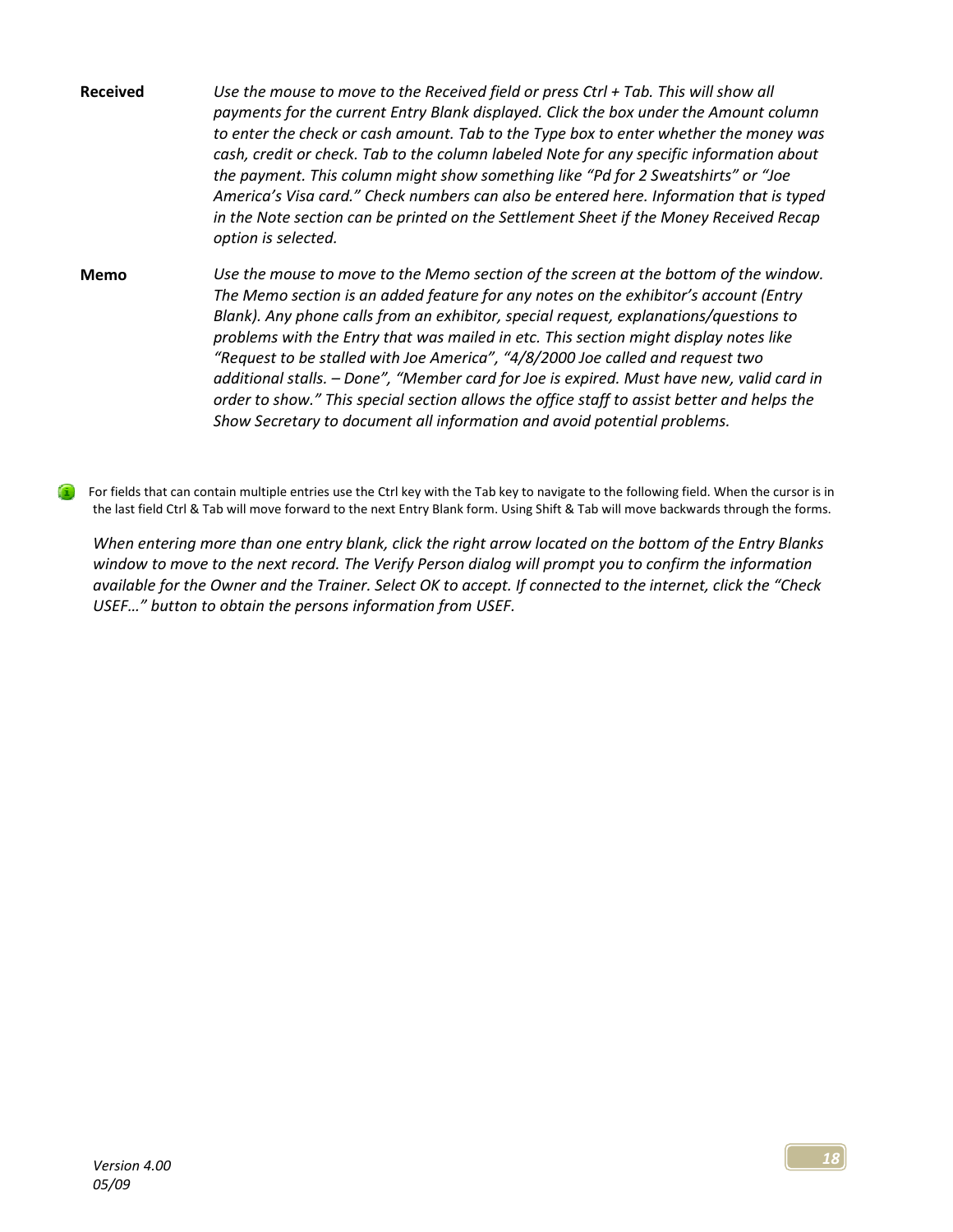| Class 001       |            |                          |                |                  |  |
|-----------------|------------|--------------------------|----------------|------------------|--|
| Horse<br>on.    | Rider      | $\overline{\phantom{a}}$ |                | Placin - Score - |  |
| 1 fortune maker | dale brown |                          | 1              | 0                |  |
| 2 Fletcher      | Chris Hoke |                          | $\overline{2}$ | $\circ$          |  |
|                 |            |                          |                |                  |  |
|                 |            |                          |                |                  |  |
|                 |            |                          |                |                  |  |
|                 |            |                          |                |                  |  |
|                 |            |                          |                |                  |  |

To enter Show Class Results in GaitKeeper go to Activities menu, Enter Show Results – or click the Enter Show Results toolbar icon. The Class Results dialog window opens with the first class number based on the number of classes in the active Show. Click the Record navigation arrows to move to the applicable Class record for results.

When the Enter Show Results window opens, the program will automatically display (at the bottom) the first class number based on the number of classes in the active show. Use the arrows to move to the desired class for results.

Pressing the Ctrl key with the Tab key will navigate forward through records. Using Shift & Tab will move backwards through the forms.

In the Class Results record enter the Placing for each horse in the class. If the selected horse was not in the ribbons the Placing is left blank to indicate a non-ribbon horse. The Score field is only used in classes where competitors were awarded points based on performance (i.e. Working Cow Scores can be listed on the Class Listing report if the check box is selected). A recommended practice is to have the Placings written on the Class Listing Reports and use them to enter results instead of the judges cards, since the horses will be in the same order as the Enter Show Results class records. If you have selected separate scoring for your class, you will need to enter results for all judges in the class.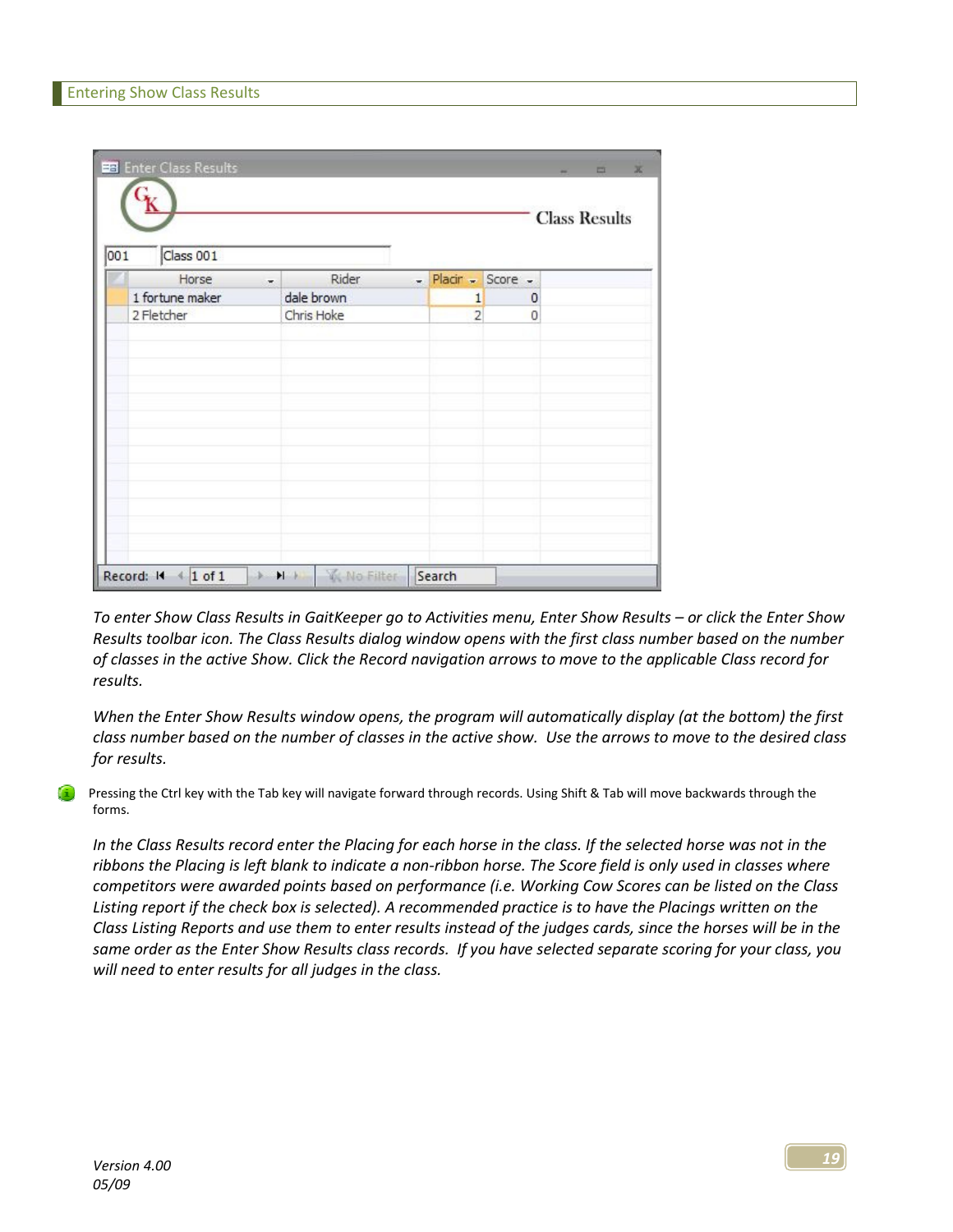## Post Entries

|        | <b>Horse</b>    |                          |            | <b>Owner</b>          |   |                                 | <b>EB</b>    |     |   |
|--------|-----------------|--------------------------|------------|-----------------------|---|---------------------------------|--------------|-----|---|
|        | 1 fortune maker |                          |            | dale brown            |   |                                 |              |     |   |
|        | Stat            | $\overline{\phantom{a}}$ | $Class -1$ | Rider                 | ٠ | Chg<br>$\overline{\phantom{a}}$ | Plac -       | P/E |   |
|        | Active          | $\overline{\phantom{a}}$ |            | 001 Class brown, dale |   | V                               | $\mathbf{1}$ |     |   |
| $\ast$ | Active          |                          |            |                       |   | V                               | 0            | V   |   |
|        |                 |                          |            |                       |   |                                 |              |     |   |
|        |                 |                          |            |                       |   |                                 |              |     |   |
|        |                 |                          |            |                       |   |                                 |              |     |   |
|        |                 |                          |            |                       |   |                                 |              |     |   |
|        |                 |                          |            |                       |   |                                 |              |     |   |
|        |                 |                          |            |                       |   |                                 |              |     |   |
|        |                 |                          | Ш          |                       |   |                                 |              |     | Þ |

To post entries in GaitKeeper go to Activities menu, Post Enter a Class – or click the Post Enter a Class toolbar icon.

In the Horse drop down list select the applicable Horse record. The Owner and EB fields will fill in automatically.

If you have the Horse number simply enter it in the Horse field to access the record quickly rather than scroll the drop down list.

With the desired Horse selected click in the Stat (Status) column and select from Active/Scratch/Vet Out/Excused/No Show/Gate Scratch/Not Qualified/Disqualified/Gate Add. The Active/Scratch/Vet Out/Excused/No Show/Gate Scratch Not Qualified/Disqualified/Gate Add, will automatically come up once the first letter of any choice is typed. In the column labeled Class, enter the class number the horse will be shown in or scroll the list to select it. In the column labeled Rider, begin typing the last name of the rider/handler or scroll the list to select it. The Place column will automatically put in a zero. Once the show results are entered, the Place column will automatically be updated. Check the box marked P/E to indicate a Post Entry.

The amount that was entered to this class in the Show Setup will be reflected in the charges on the exhibitors Settlement Sheet along with the Post Entry notation. Upon completion of adding the Post Entry, the Verify Person dialog will appear displaying the Rider details. Click OK to confirm.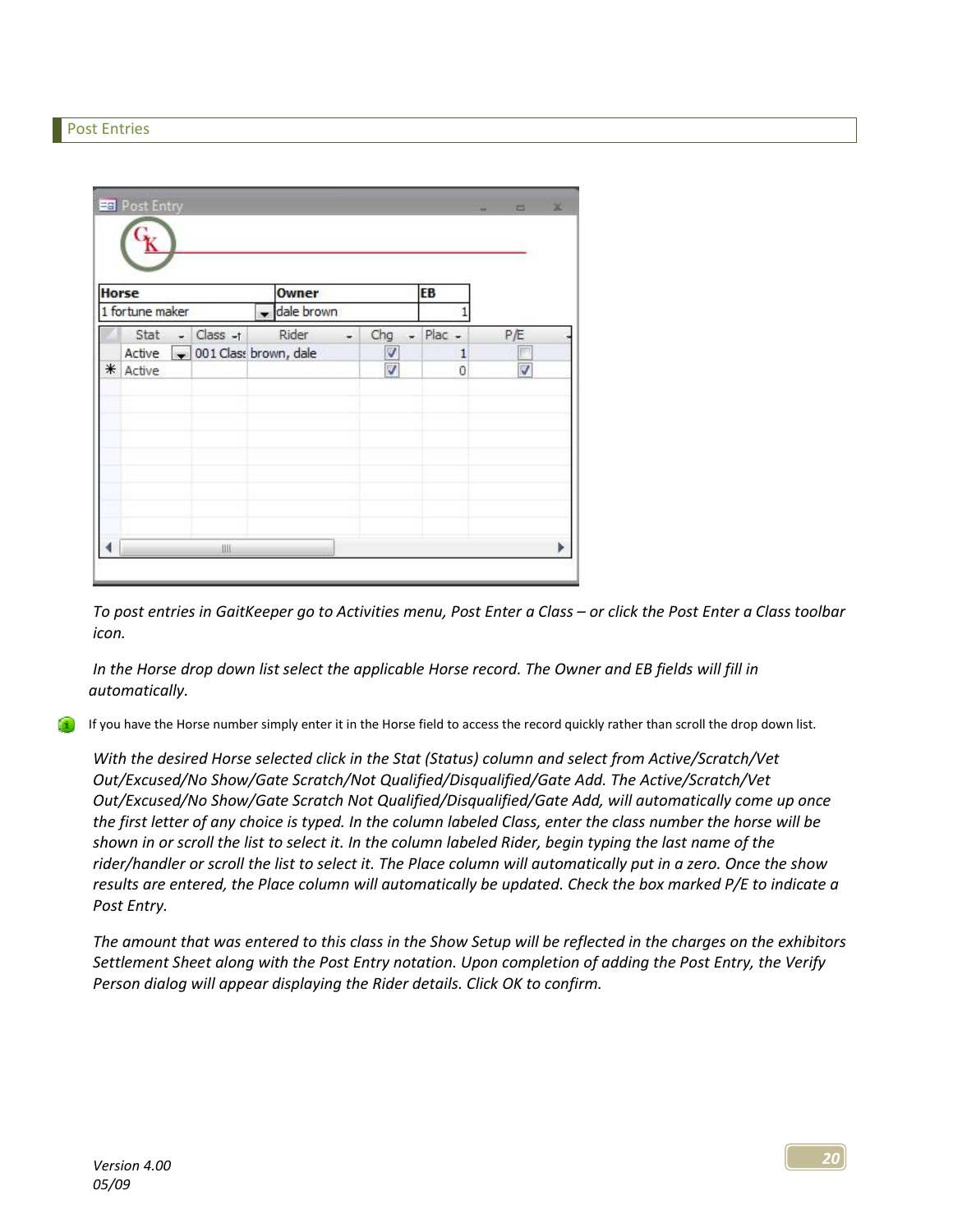# Section 3 – Using GaitKeeper

#### Manage People

The Activities menu contains all the functions for creating and managing the Show. To manage information on the people and horses involved in the show there are three functions: Manage People, Manage Horses, and Manage Judges. Access these functions from the Activities menu or optionally from the GaitKeeper toolbar.

|               | <b>B</b> People |                   |              |                             |                     |                   |                   |                       |                  | x                 |
|---------------|-----------------|-------------------|--------------|-----------------------------|---------------------|-------------------|-------------------|-----------------------|------------------|-------------------|
| $\mathscr{F}$ |                 |                   |              |                             |                     |                   |                   | Manage People         |                  |                   |
|               | <b>LastName</b> |                   |              | <b>FirstName</b>            |                     |                   | <b>Address</b>    |                       |                  |                   |
|               | Reynolds        |                   |              | Malcolm                     |                     |                   | 4242 Serenity Dr. |                       |                  |                   |
|               | <b>City</b>     |                   | <b>State</b> | <b>Zip</b>                  | <b>Tax Id</b>       | <b>SS/Tax Nbr</b> | <b>USEF</b>       | ASSOC.                | <b>Phone</b>     | <b>Cell Phone</b> |
|               | Miranda         |                   | <b>MO</b>    | 64014                       |                     |                   |                   |                       | $(816)$ 555-4242 | $(816)$ 555-1234  |
|               | Age             | <b>Birthdate</b>  |              | <b>Social Security Name</b> |                     |                   |                   | E-Mail                |                  |                   |
|               |                 |                   |              |                             |                     |                   |                   |                       |                  |                   |
|               | <b>USDF</b>     | <b>Local USDF</b> | <b>NSH</b>   |                             |                     | <b>Farm Name</b>  |                   | <b>Amateur Junior</b> |                  |                   |
|               |                 |                   |              |                             |                     |                   |                   |                       |                  |                   |
|               | Record: I       | 2623 of 2623      |              | <b>N 下限</b>                 | <b>K</b> Unfiltered | Search            |                   |                       |                  |                   |

Enter information about each person participating in the show with the Manage People dialog window. This information includes the person's name, address, social security number or tax ID number\*, USEF number, ASSOC number, phone number, cell phone number, age, date of birth, social security name\*\*, e-mail address, USDF, local USDF, NSH and farm name. Indicate Amateur and Junior if applicable by checking the appropriate checkbox.

\* If the exhibitor has a Federal Tax ID number for a farm, check the box marked Tax ID. This will automatically change the format of the social security number box to accommodate the Tax ID number.

\*\* Use the Social Security Name field to enter a different name ONLY if it is not the same as the individual that is part of the show. Whoever supplies the social security number should be the name entered in Social Security Name. It is the responsibility of the Show Secretary to verify information is entered correctly.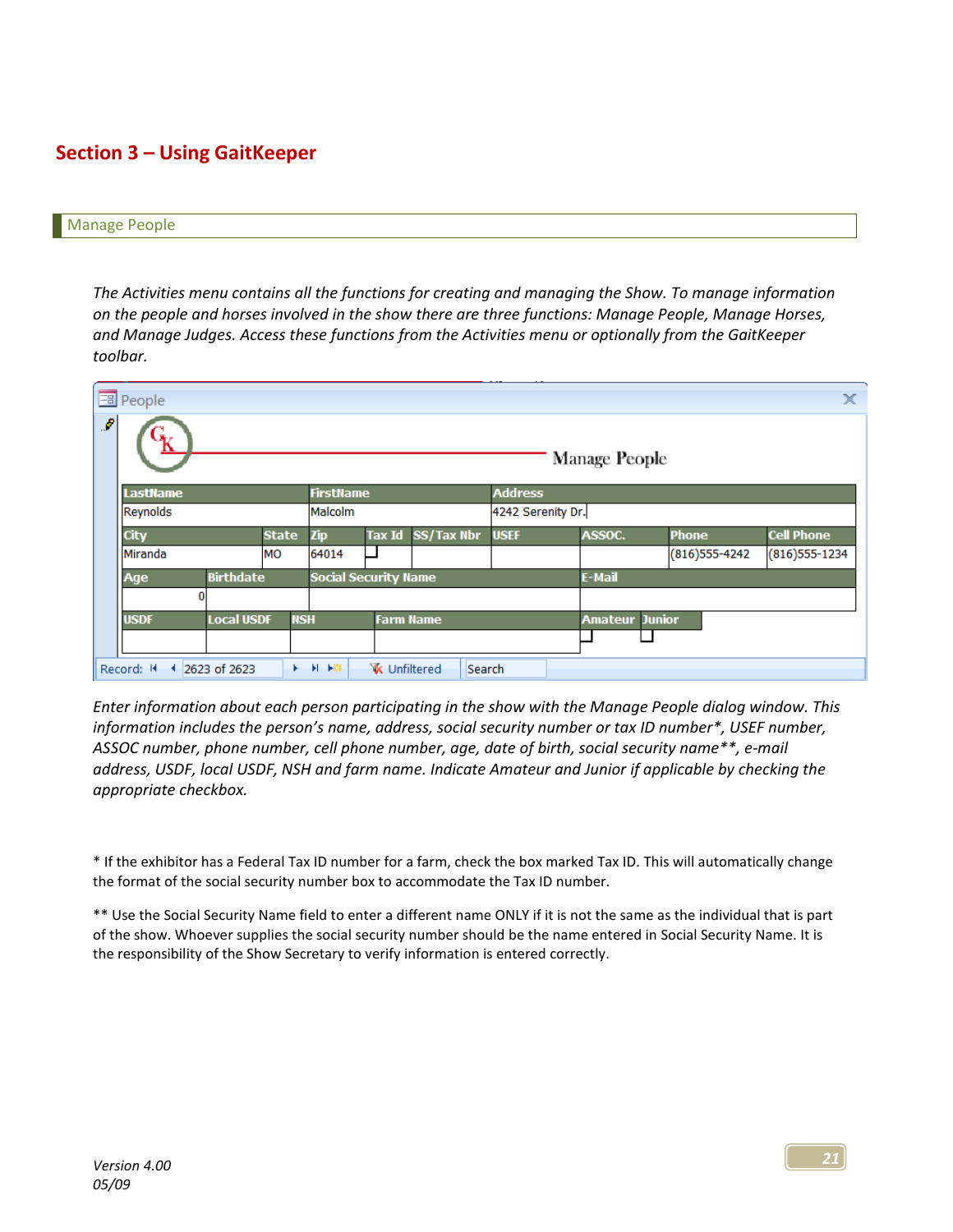## Manage Horses

|                   |                          |                     |                 |                  | <b>Manage Horses</b> |       |                |             |
|-------------------|--------------------------|---------------------|-----------------|------------------|----------------------|-------|----------------|-------------|
| <b>Name</b>       |                          | <b>Registration</b> |                 | <b>Birthdate</b> |                      |       | Sex            |             |
| ZLA Pepets Regalo |                          | 555205              |                 |                  |                      |       | Gelding        |             |
| <b>Breed</b>      |                          | <b>Sire</b>         |                 |                  | <b>Dam</b>           |       | <b>USEF</b>    | <b>USDF</b> |
| Arabian           | $\overline{\phantom{0}}$ | Kar Pepet           |                 |                  | Pea Leyn             |       | 4882605        | 1053611     |
| <b>Green Year</b> | <b>NSH</b>               |                     | <b>NSH Name</b> |                  | <b>Height</b>        | Color | <b>Breeder</b> |             |
|                   | $\overline{\phantom{a}}$ |                     |                 |                  |                      |       |                |             |

Enter information about each horse involved with a show. The information includes the horse's name, registration number, birth date, sex, breed, sire, dam, USEF number, USDF, Green year, NSH and NSH Name, the height, color, and breeder.

| Manage Judges |  |  |  |
|---------------|--|--|--|
|---------------|--|--|--|

|                 |                             |                  |                    |                          | <b>Manage Judges</b> |  |
|-----------------|-----------------------------|------------------|--------------------|--------------------------|----------------------|--|
| <b>LastName</b> |                             | <b>FirstName</b> |                    | <b>Address</b>           |                      |  |
| Wright          |                             | Richard          |                    |                          |                      |  |
| City            | <b>State</b>                | Zip              |                    | Tax Id SS/Tax Nbr E-Mail |                      |  |
|                 |                             |                  |                    |                          |                      |  |
| <b>Phone</b>    | <b>Social Security Name</b> |                  |                    |                          |                      |  |
|                 |                             |                  |                    |                          |                      |  |
| Record: 14      | 4 49 of 49<br>H<br>٠        |                  | <b>W No Filter</b> | Search                   |                      |  |

Enter information for the judge(s). Information includes the name, address, social security number or tax ID number\*, e-mail address, telephone number, and social security name\*\*.

\* If the judge has a Federal Tax ID number, check the box marked Tax ID. This will automatically change the format of the social security number box to accommodate the Tax ID number.

\*\* Use the Social Security Name field to enter a different name ONLY if it is not the same as the individual that is part of the show. Whoever supplies the social security number should be the name entered in Social Security Name. It is the responsibility of the Show Secretary to verify information is entered correctly.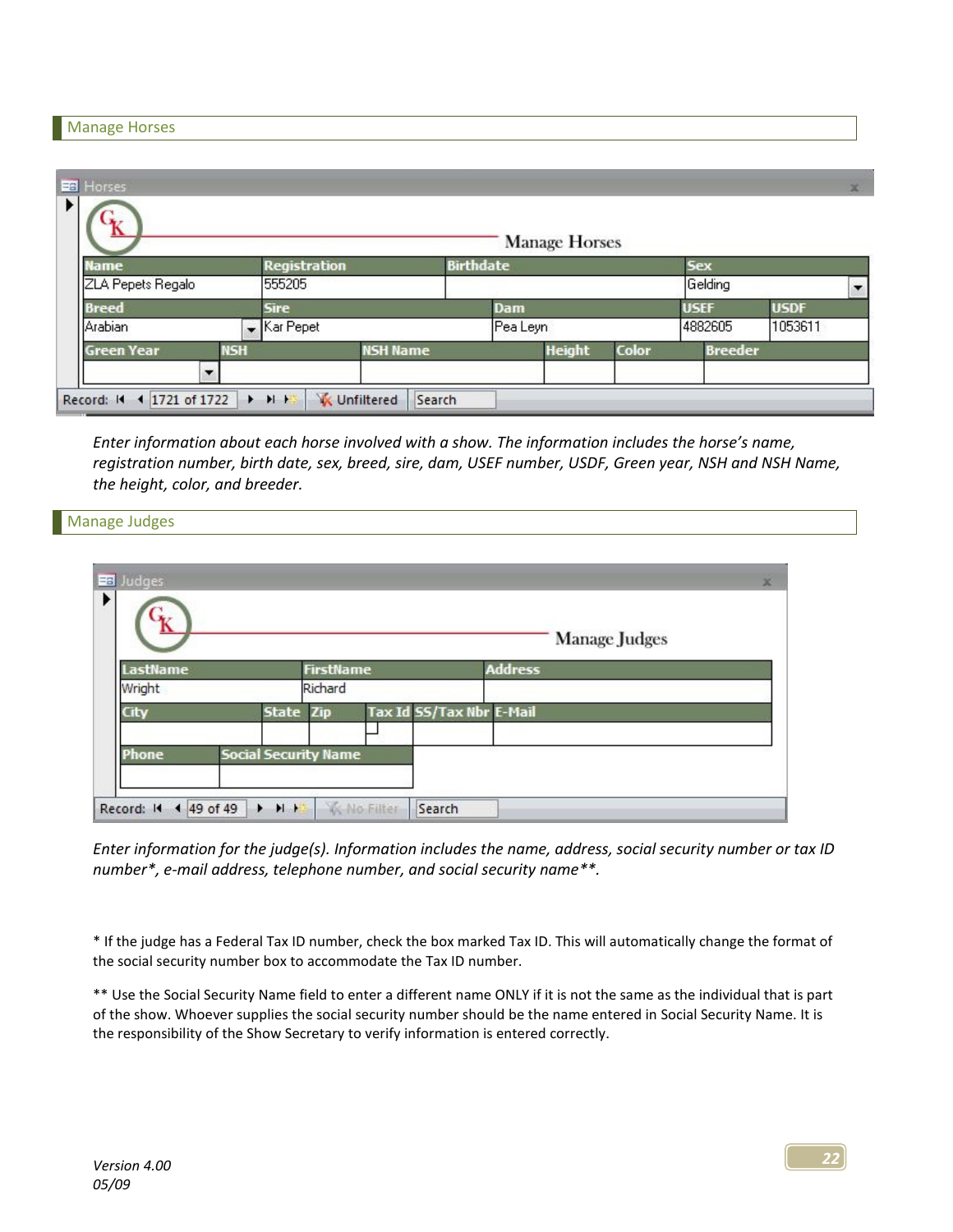#### Set Order of Go

The Activities menu contains all the functions for creating and managing the Show. There are several functions that are designed to assist the Show Secretary: Set Order of Go, Split/Transfer a Class, Transfer Horse, Show the Stats, Manage Specifications, View Tables, Copy Show, Class Fill, and Horse Number Check. Access these functions from the Activities menu. Used to explicitly determine the Order of Go. Under the Order of Go column enter the desired numerical value, i.e. 1, 2, 3, etc., applicable to each row.

#### Split/Transfer a Class

If Show Officials determine that a class needs to be split due to size, use for completing this task. To split a class first enter the specifications on the second class. This information would be the same as the actual class and must be entered as a valid class in Setup Show. Generally, the class number will be the actual class number with a letter (such as "A") added to the end. For example if class 500 needs to be split, the second class would be numbered as 500A. Once the second class has been entered into the system, go to Activities menu and select Split/Transfer a Class. Navigate to the record of to the class which needs to be split. Then in the class column go through and choose which class each horse entry will be in. This may be done by taking the first half of the horse entries and putting them in the actual class (500) and then taking the second half of the horse entries and putting them in the second class (500A). When all the entries have been properly split, click the "X" in the upper right corner of the Split/Transfer a Class window. When back in Setup Show sort the form by the class number column, to do this, highlight the column and use the sort ascending menu option under the Sort menu item.

#### Transfer Horse

Use this function to quickly transfer a horse to a new owner. First select the horse from the Horse to transfer list. The associated current owner will be displayed. Next select the new owner from the New Owner list. Click the Transfer Horse button to commit the transfer.

#### Show Stats

Use to generate a one page statistical summary of the activated show. Show Stats will display the following information: name of show, address, phone number, secretary, start/end dates, USEF number, ASSOC number, Class Stats – including classes in show, people, horses (including scratches), number of entries, and number of entry blanks, and financial information – including class fees, items revenued, premiums earned, show balance, and money received.

#### Manage Specifications

Use to set up required class specifications published by the governing body for which the show is responsible for following. Click Manage Specifications and using a maximum of 50 character spaces type the name of the class in the Specifications Abbreviation box. For instance, Western Pleasure Geldings AOTR may look like Wstrn Pl Geldings AOTR or WPGA. Use the tab key to move to the Specifications field below Specifications Abbreviation. In this section type the requirements of the class. Any changes that the governing body may make to these Specifications can be easily changed by opening Manage Specifications, selecting the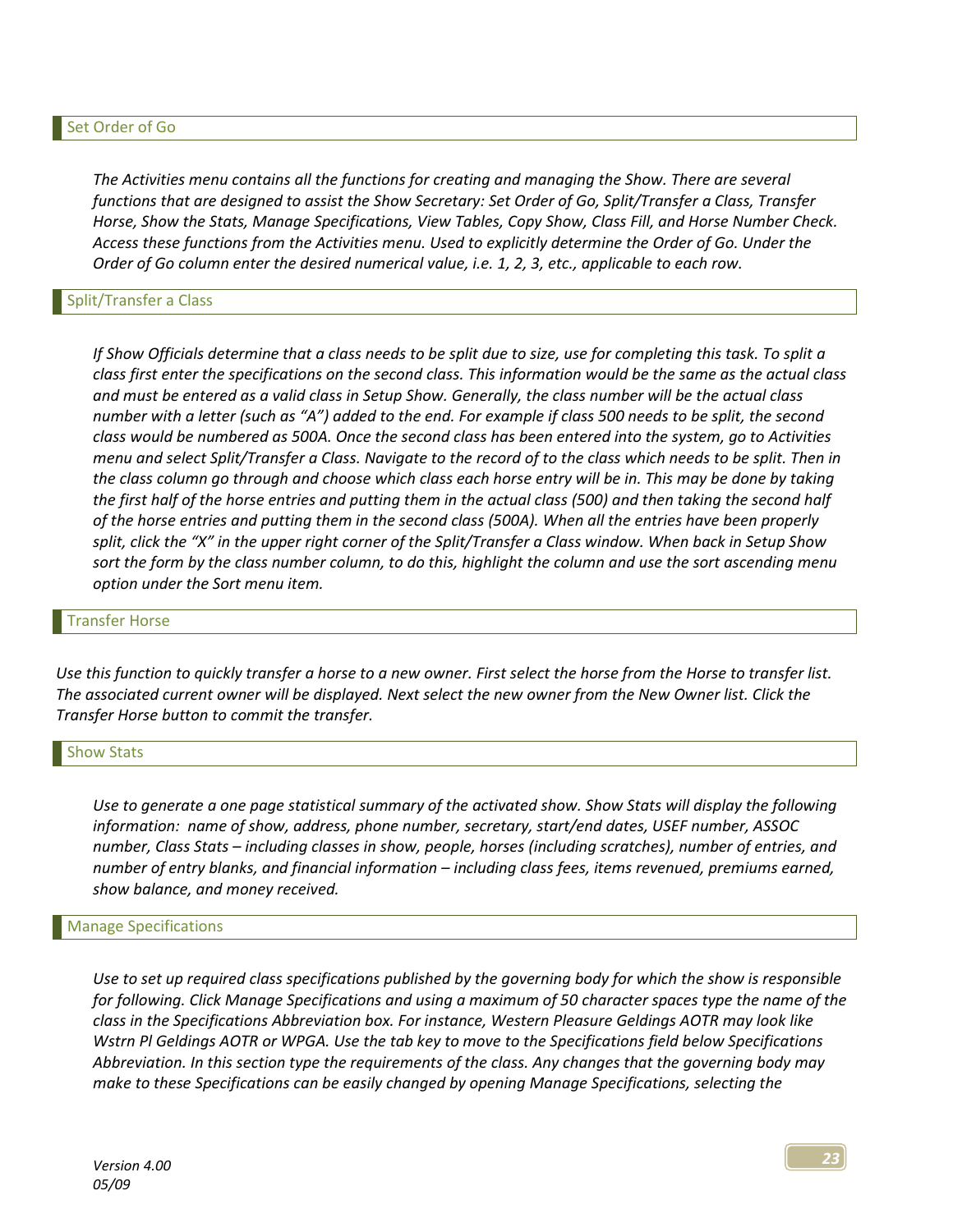appropriate class specification, tabbing down to the Specifications box and modifying the entry. You must tab out of the field once the appropriate changes have been made in order to save the modifications.

## **Tables**

Provides direct access to the following GaitKeeper data tables

| <b>Items</b>                 | To add more items to the selections that are charged to exhibitors, go to the bottom of the list<br>and click in the ShowID column named next to where (autonumber) is displayed. Select from<br>the drop down list which show to add an Item to. Press Tab and fill in the ItemDescription<br>column. Tab again, to enter the actual cost of the Item. Tab one more time to save the record.<br>An alternative way to do this is to use the Item tab on the Show Setup screen. |
|------------------------------|---------------------------------------------------------------------------------------------------------------------------------------------------------------------------------------------------------------------------------------------------------------------------------------------------------------------------------------------------------------------------------------------------------------------------------------------------------------------------------|
| <b>Breeds</b>                | GaitKeeper has the ability to have any breed of horse entered as a selection. To add additional<br>breeds, click in the BreedName column next to where (autonumber) is displayed. Type in the<br>Breed to be added and press the Tab key to save the record.                                                                                                                                                                                                                    |
| <b>Money</b><br><b>Types</b> | Generally, there are three major types of monies collected at each show (cash, credit card and<br>check). Should you need additional selections of payment click in the MoneyDesc column next<br>to where (autonumber) is displayed. Type in the money type description to be added and press<br>the Tab key to save the record.                                                                                                                                                |
| Gender                       | Gender refers to the sex of the horse being entered. Though this will rarely change, should you<br>need to add another Gender (i.e. Colts) click the column named Gender next to where<br>(autonumber) is displayed. Type in the Gender selection to be added and press the Tab key to<br>save the record.                                                                                                                                                                      |
| <b>Description</b>           | The AHA's standard class list which is comprised of class codes and titles. As of January 1, 2003<br>all AHA recognized shows use the standard class codes for classes that will be accepted for<br>qualifications and all AHA programs. These descriptions do not include any of the extension<br>options.                                                                                                                                                                     |
| <b>Division</b>              | Division refers to groupings of classes for high point tabulations. They are determined by the<br>Show Secretary. To add another Division (i.e. Amateur) click the column named Division next to<br>where (auto-number) is displayed. Type in the Division to be added and press the Tab key to<br>save the record                                                                                                                                                              |
| <b>High Point</b>            | This table allows the show secretary to assign point amounts to placings based on the number<br>of entries in that class. Simply enter the number of horses that competed, their placing, and<br>their corresponding point value for that place.                                                                                                                                                                                                                                |

**Copy Show** 

Use this function to quickly copy an existing show.

Class Fill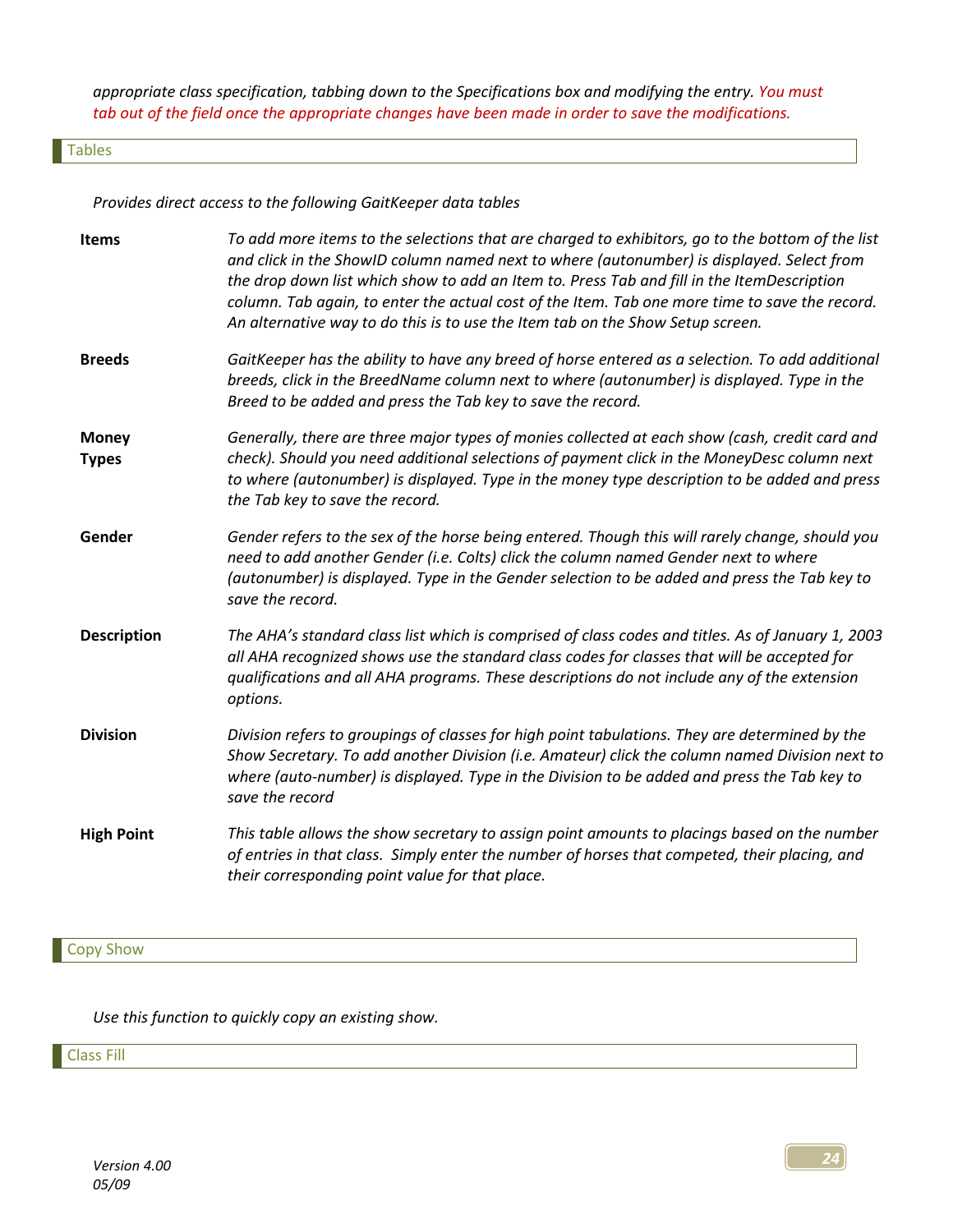Quickly assign Breeds, Judges, Fees, and other detail information to a range of Classes.

Horse Number Check

Select this option On or Off to explicitly allow or disallow the duplication of Horse Numbers.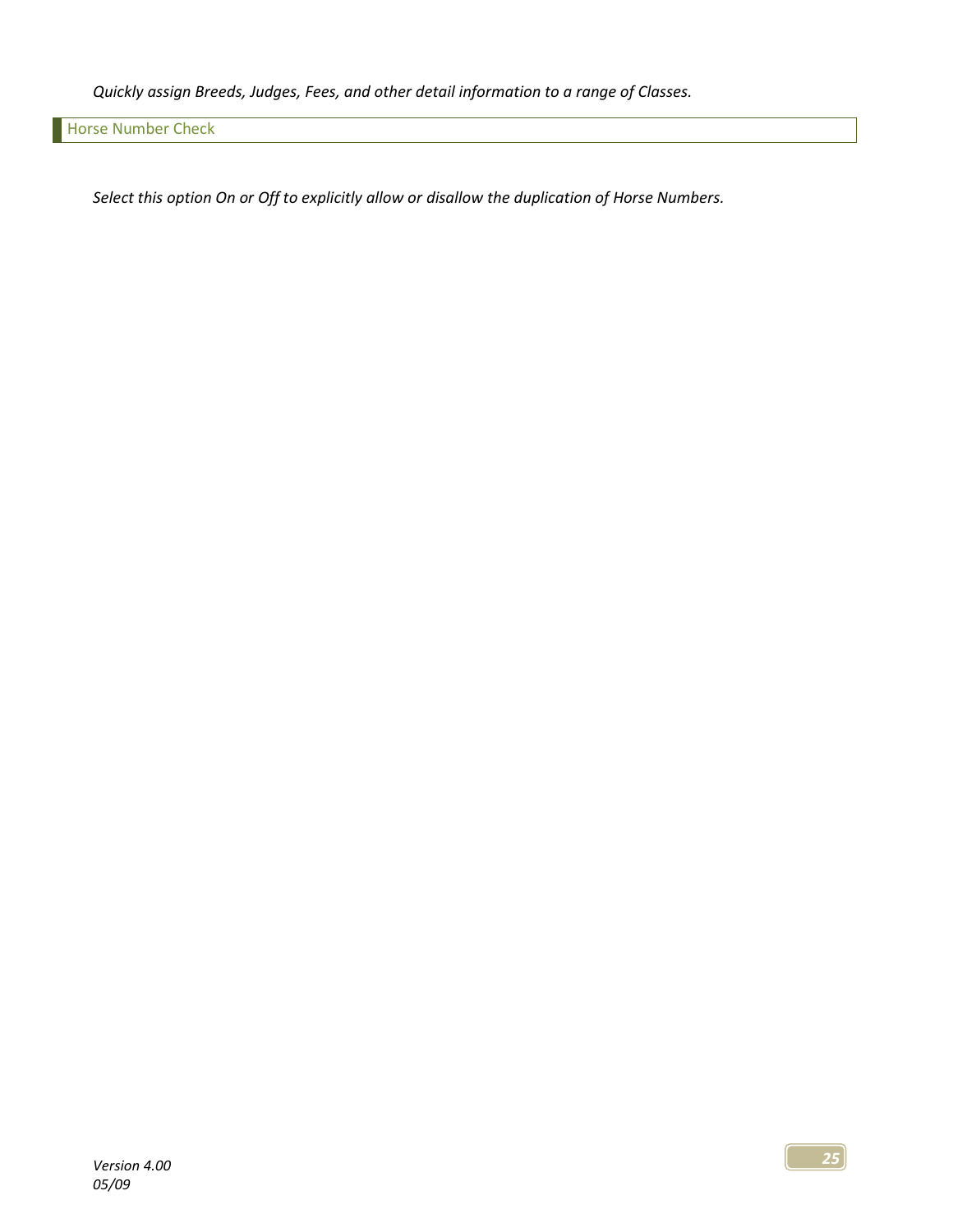# Section 4 – GaitKeeper Reporting

#### Entries

The Reports menu provides an extensive collection of reports. Accessible from the Reports menu the reports are organized under the following categories – Entries, Horses, Classes, Financials, Labels, Show Program, and Misc.

#### Acknowledgement

This report is a summary of an entry for an exhibitor. The Acknowledgement form includes the horses entered, the classes entered, and all purchases under the Items section. The Message to all exhibitors that was entered as part of the Show Setup will also appear at the bottom of the Acknowledgement report if the user has selected the appropriate box. Acknowledgements can be emailed by clicking the Email button. The acknowledgement will automatically be sent to the individual listed as the "payee" or it can be sent to both the owner and the trainer by clicking the check box provided.

#### Numerical EB Listing

This report gives a list of each exhibitor in numerical order by the entry number assigned. It also includes the address and the trainer's name. At the top of the form is the name of the horse show, address, secretary, and phone number.

#### Alpha EB Listing

This report is very similar to the Numerical EB Listing, but exhibitors are listed in alphabetical order, and the Entry Blank number is in the far right column.

#### Alpha EB Listing Detail

An Owner listing, with Owner name, Farm name, Address, and all horse numbers entered.

#### Alpha EB Listing Detail (Columns)

An Owner listing, with Owner name, Farm name, Address, horse numbers and Entry Blank number, with column formatting.

#### Exhibitor List

This report lists out all exhibitors alphabetically. It contains the exhibitor's name, address, phone number, USEF number, association number, and email address.

#### Owner/Rider List

This report gives an alphabetical list of owners and riders participating in the show. It also gives the address, USEF number, and ASSOC number. At the top of the report is the name of the show, address, secretary, and phone number.

#### Owner/Horse List

This report is an alphabetical list by owners and shows all of their horses participating in the show. It also gives the address of the owner, horse registration, horse breed, and horse sire and dam.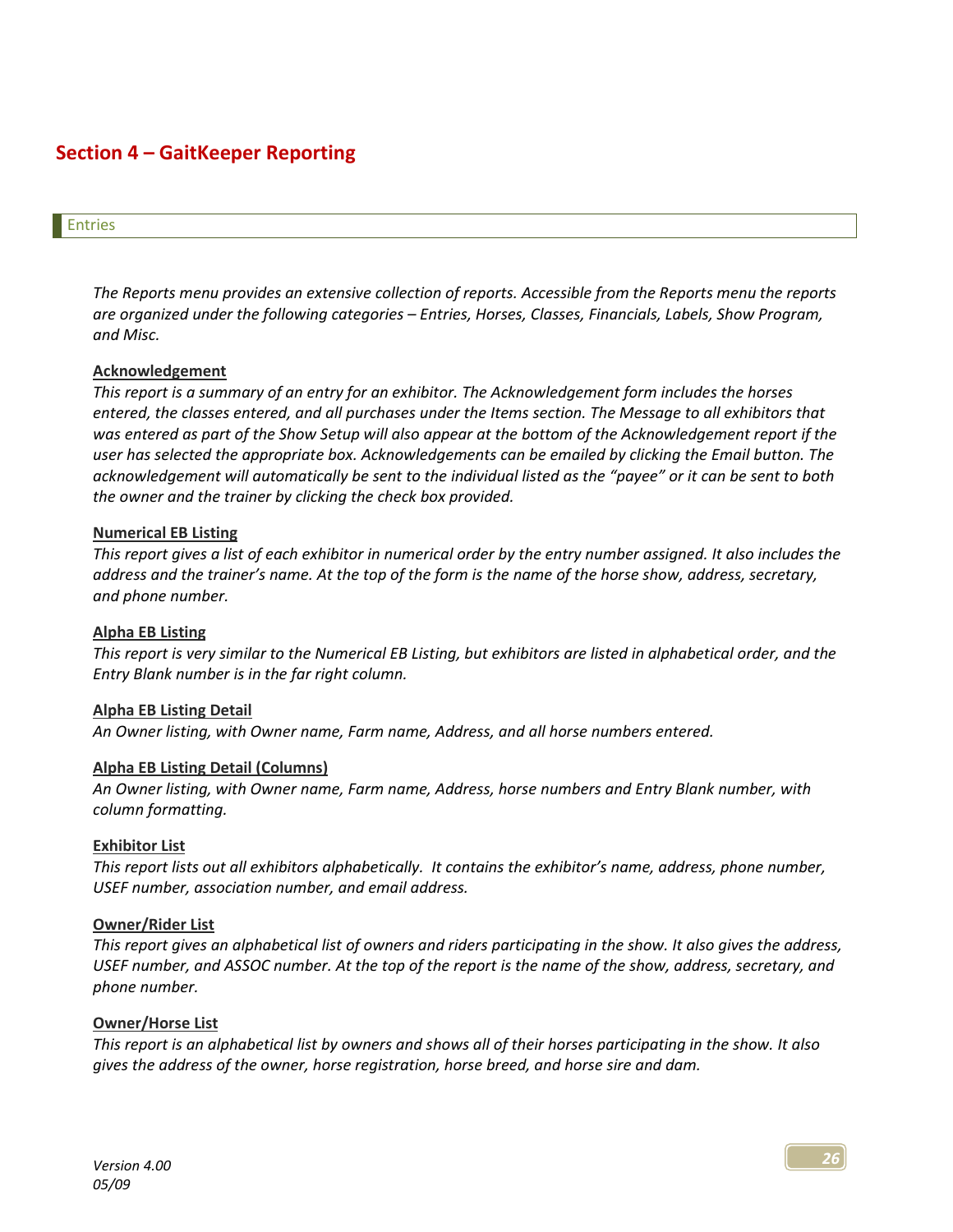## Stalled With

This report is a list of who the exhibitors are stalled with for the show. It also provides the owner name, item(s) purchased, quantity of the item(s), and the Entry Blank number that the item(s) was/were purchased under. The bottom of the page will display a total for the number of stalls purchased. The top of the report is the show's basic information.

## Stable With Amounts

This report gives a list of owners and EB Numbers as well as the corresponding balance that pertain to a specific stable.

## EB Items

This report gives a list of items purchased by type of item. Click "EB Items", and choose an item. Click the down arrow to see what items can be selected from in the drop-down box. Select the item, click Preview Report to see the report on your screen, or you can click Print Report to print a hard copy. This report provides the Entry Blank number, the name on the Entry Blank, trainer, quantity, cost, and total. At the end of the list, a total quantity and total cost are provided.

## Number of Entries

This report gives information on scratched horses, horses by breed, and total number of entries for the show. For scratched horses, the report will provide the horse number, name, registration number, owner's name, and Entry Blank number. The horses by breed section shows the number of horses for each breed and the total number of horses.

## Notes

This report will prompt the user to enter an Entry Blank number to see notes for. Then choose to either preview the report or print the report. The report provides the Entry Blank number and any notes entered for it.

## **Trainer List**

This report lists the names of all the trainers at the current show and their addresses, their USEF number and ASSOC number entered into GaitKeeper.

## Trainer

This report lists the names of all trainers at the current show and the clients/exhibitors that are showing with them. This is based on the information that the user entered into GaitKeeper from entries received.

## Trainer/Settlement

This report gives the same information as the Trainer Report (above) and goes one step further to show the balance of each client/exhibitor showing with them at the current show.

## Trainer/Settlement (Single)

A Trainer/Settlement report generated specific to an individual. The report prompts you to select the trainer name and optionally include Premiums in the report.

## Multiple Trainer Settlement

This report provides the Trainer name, Entry Blank number, Owner Name, with amount due.

## Riders

This report lists the name of every individual riding in the current show and the client(s)/exhibitor(s)/owner(s) name of the horse the rider/handler showed.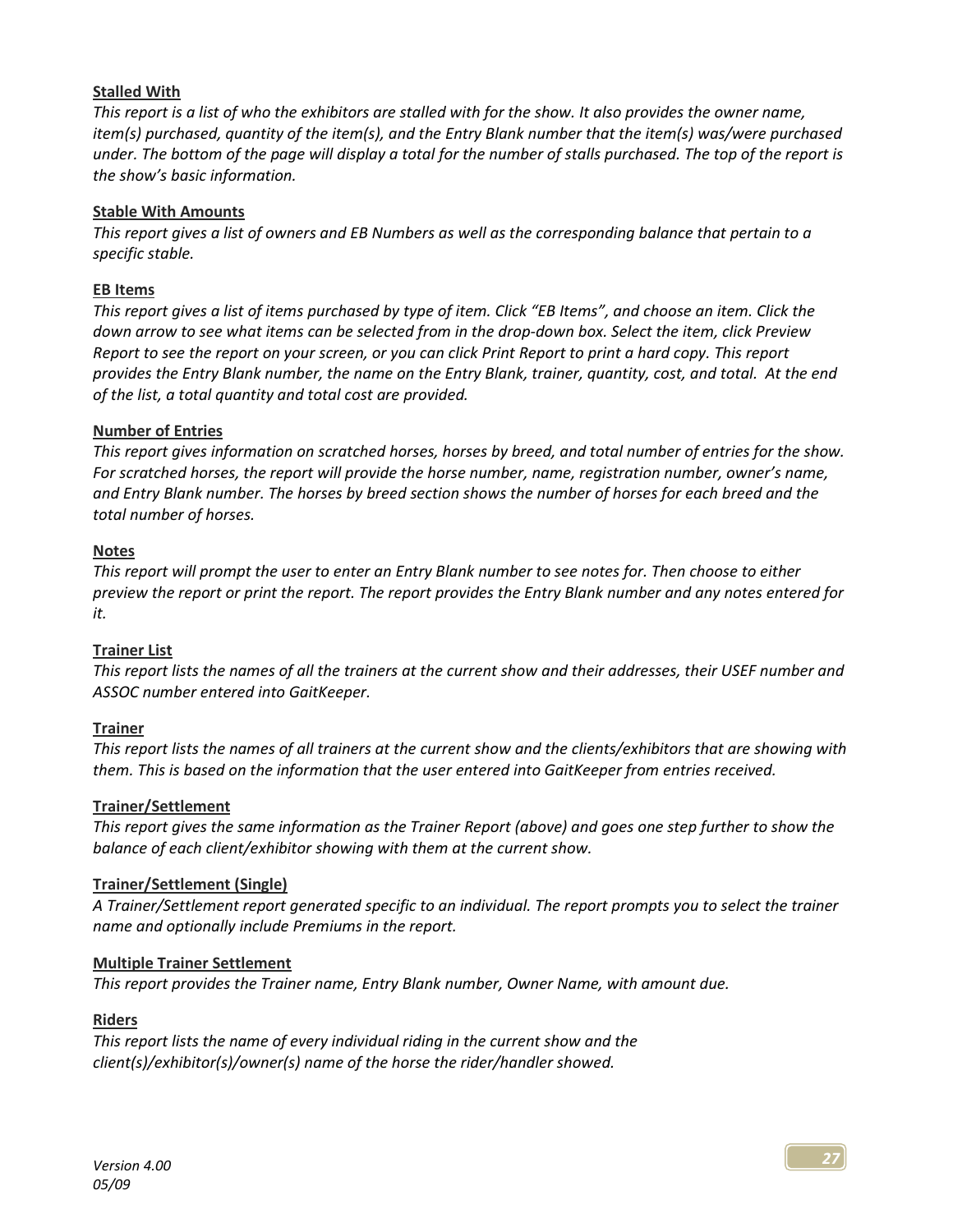#### Rider By Horse Number

This report provides the horse number and its riders with their address and EB Number.

## High Point

Depending on the choice made by the user, three different report selections are available under this selection…Rider High Point, Rider High Point By Class, or Rider High Point By Division.

## Show List

This report combines all owners, trainers, and riders with USEF and Assoc numbers. Includes USDF, NSH, and Horse Numbers

#### Walk-Trot/Jog

This report lists all Walk-Trot/Jog riders, their addresses, their USEF number, birthdates, and the ASSOC number. EB numbers are also shown on this report.

Horses

## Numerical Horse Listing

This report gives a numerical list of the horses by horse number. It provides their name and height, registration number, owner's name, and entry blank number. At the top of the report is general information about your show.

#### Numerical Horse Listing Detail

This report provides the same information as the report above as well as more horse information such as sex and age.

## Numerical Horse with Sire and Dam

This report is a list of all horses, complete with horse number, registration, age, sire and dam and the EB Number.

## Numerical Horse Class Detail

This report is a list of all horses, complete with horse number and name, registration, color, sex, and age, sire and dam, and owner.

## Numerical Horse Report (Range)

All four of the Numerical Horse reports listed above are provided here in Preview and Print options. The report is based on a user selected range.

#### Alpha Horse Listing

This report gives an alphabetical list of the horses by name. It includes the horse number, height, registration number, owner's name and EB Number. At the top of the report is general information about your show.

#### Horse Class List

This report shows the Horse Number, Horse Name, Horse Owner and the class/classes the horse is currently entered in.

#### High Points

This report can be viewed as either High Point by Breed or High Point Overall, High Point By Class and High Point By Division.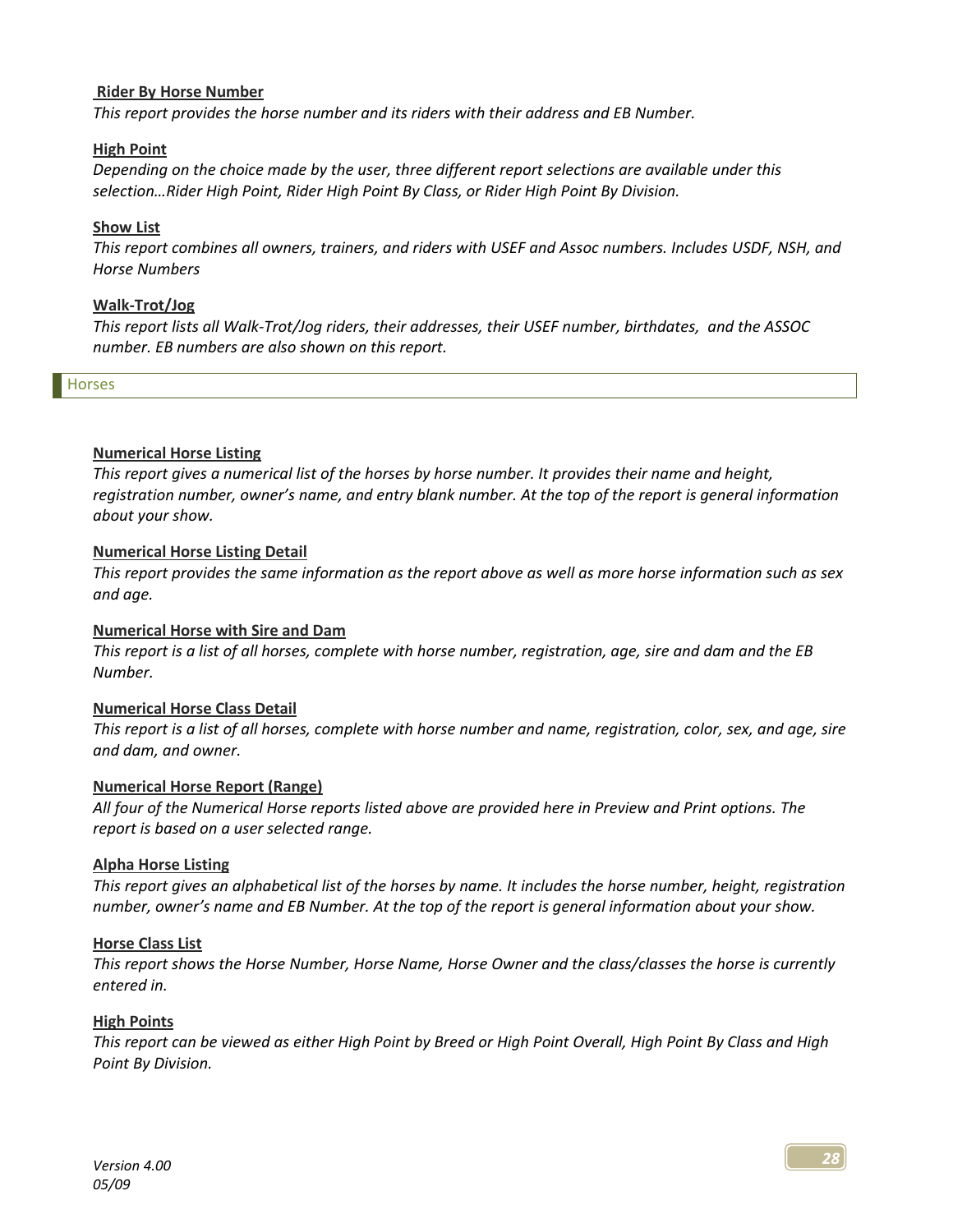When viewing a report by breed, select the breed to see a report on. This report will provide the horse names within that breed and their points. The High Point Overall report gives the horse name, its breed in parenthesis, and total points. At the top of each report is general information about your show. High Point is determined by a five point system based on the number of horse in the class and the place given.

The following is an example of the five point system.

| <b>Five Entries or more:</b> | Placing        | Points Awarded |
|------------------------------|----------------|----------------|
|                              | $1st$ Place    | 5 Points       |
|                              | $2nd$ Place    | 4 Points       |
|                              | $3rd$ Place    | 3 Points       |
| <b>Four Entries:</b>         | Placing        | Points Awarded |
|                              | $1st$ Place    | 4 Points       |
|                              | $2^{nd}$ Place | 3 Points       |
|                              | 3rd Place      | 2 Points       |

You can change the value of each placing to configure the high point system to fit your show's particular needs. To do this, simply go to Activities/Tables/High Points and set the values according to your show's preferences.

## Trainer/Horse

Alphabetical listing of Trainers with Entry Blank number and Horse Number.

## Scratched Horses

This report gives information on scratched horses, horses by breed, and total number of entries for the show. For scratched horses, the report will provide the horse number, name, registration number, owner's name, and entry blank number. The horses by breed section shows the number of horses for each breed and the total number of horses.

## Horses Scratched Classes

This report indicates scratched classes by scratched horse, with Entry Blank number.

## Number of Horses

This report gives information on scratched horses, horses by breed, and total number of entries for the show. For scratched horses, the report will provide the horse number, name, registration number, owner's name, and entry blank number. The horses by breed section shows the for each breed and the total number of horses.

## No Shows/Excused/Etc.

This report prompts the user to choose one of the following…Excused, No Shows, Gate Scratched, Scratched and Vet Out. Once a selection has been made the report can be viewed on screen or printed out in hard copy.

## Classes

## Class Listing

This report provides information about individual classes, including the horse number, who it is shown by, and that person's address. It also gives the number of entries, and provides USEF and Assoc values. Select this report and select a beginning class number and ending class number. By clicking the box labeled "Include placing on listing" the report will include placings. Other options available are, Include Sire/Dam, Include Score and to use the National Show Horse (NSH) information that may have been entered in the Manage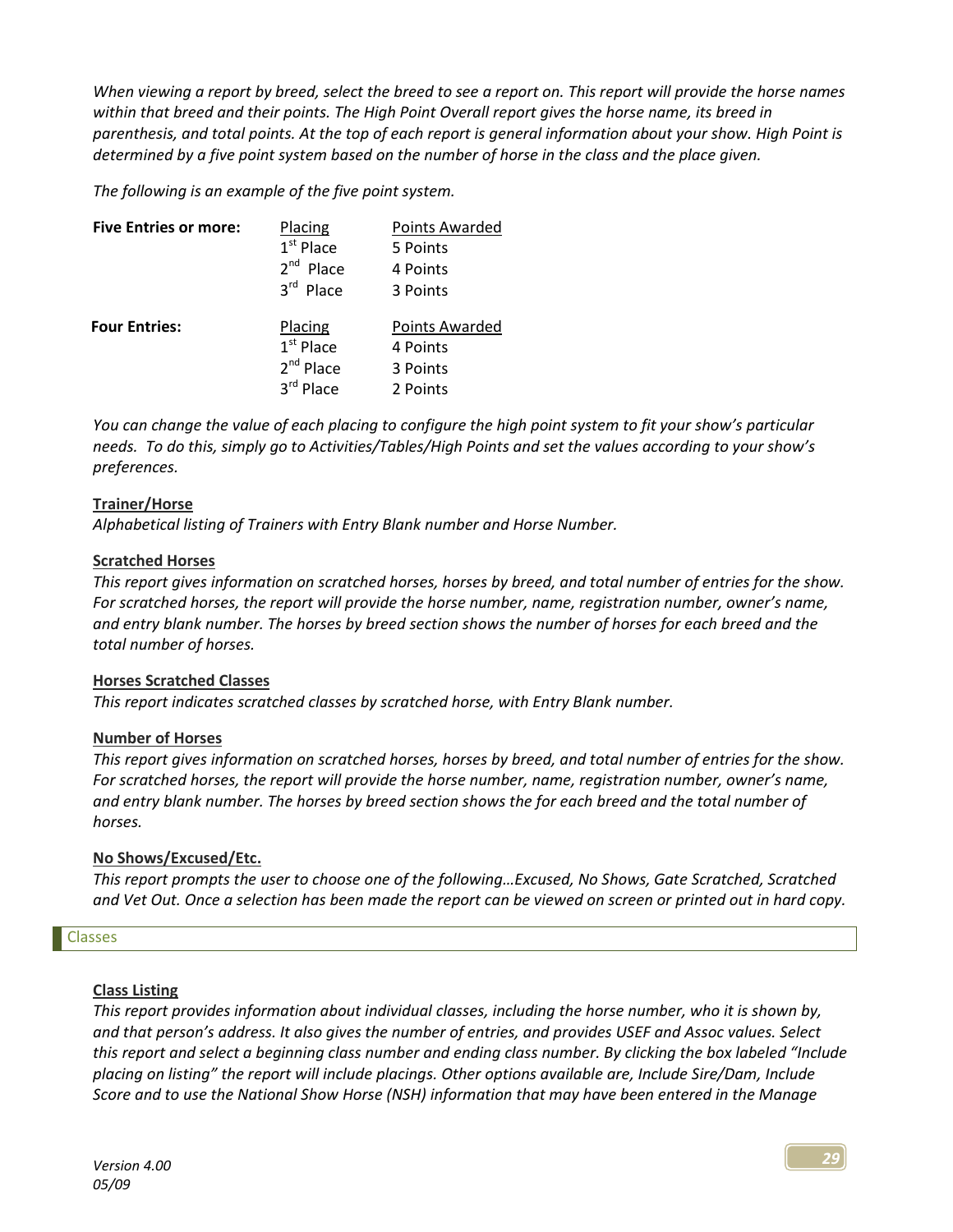Horse screen. Additionally the report can sort on age, select Order by age on Halter. The default sort is on Order of Go (not applicable if placed). The report can also provide USDF Numbers when that option is selected. You can choose to either view the report or print a hard copy.

## Class Listing for Announcer

This report is a list of horse numbers with the handler or rider and owner, and breeder. The report can sort on age, select Order by age on Halter. Horse Name can be excluded by selecting that option. You can also exclude registration information by selecting that check box. The default sort is on Order of Go (not applicable if placed). This report will also list the class sponsors (if any) that were entered under the Class/Sponsor tab.

## Class Listing by Order of Go

This report lists the class and horse numbers in the Order of Go. GaitKeeper will allow users to choose to either view the report or print a hard copy.

## Class Size

This report provides the class number, a description of the class, and the number of entries. Select this report, and GaitKeeper will prompt the user to select beginning class number and ending class number. GaitKeeper will allow users to choose to either view the report or print a hard copy.

## Classes by Horse

This report provides the horse number, name, what classes the horse is in, status, and entry blank number. Select this report and GaitKeeper will prompt the user to enter a horse number then choose to either view the report or print a hard copy.

## Class Details

Select this report and GaitKeeper will prompt the user to select a beginning class number and ending class number. This report displays the class number, class code, class name, class fee, P/E Fee and all judges.

## Class Results Short Form

This report provides the class number, a description of the class, with entries that include horse number, who it is shown by, and the owner. With placing and scoring. Select this report, and GaitKeeper will prompt the user to select beginning class number and ending class number. GaitKeeper will allow users to choose to either view the report or print a hard copy.

## Class No Entries

This report shows you a list of classes that have no entries. The list contains class number and class description.

## Judge's Cards

GaitKeeper will conveniently print Judge's Cards or labels for judge's cards based on the information entered in the Show Setup. There are 3 print output options: Avery 5664 labels, 5x8 cards, 4x6 cards. Click Judge's Cards and enter the class number(s) needed and select the size option. GaitKeeper Judge's Cards (5x8, 4x6) print with the class name, number, specifications and nine place listings. GaitKeeper Labels (Avery 5664) print the class name, number and specifications to then be placed on an actual judge's card. GaitKeeper will print a card for all judges listed for each class.

## MOS Scoring

MOS Scoring is the Majority Opinion Scoring System. This screen will appear blank until the results are entered based on the three judge system. Choose the appropriate class for placing. The MOS screen will be preloaded with the horses participating in the selected class. Under the call judge (A) choose the first place horse by typing the horse number and press the Tab key to automatically move to the second position and so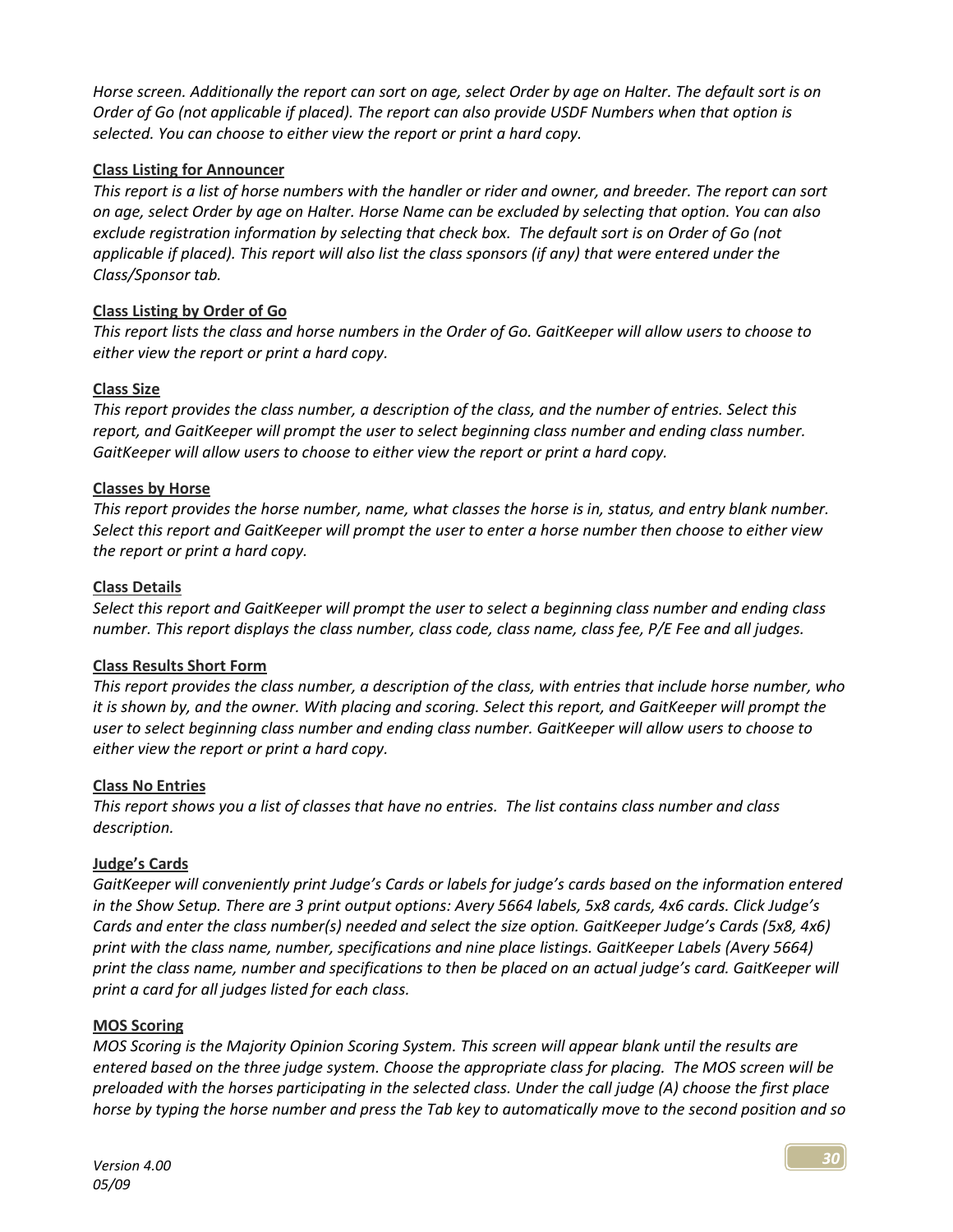on. Once the placings have been entered for the call judge, move to the second judge (B) and enter the placings. Continue on to the third judge and enter the placings. Once all three judge's results are entered, Tab to the box next to placings at the bottom of the screen. Here users must enter the number of placings the class will be placed to. GaitKeeper defaults this number to eight (7). Next calculate the placings by clicking either MOS Place Class or 3 Judge Place Class. The right side of the MOS screen displays the results specific to which placing button was clicked. From this point users can reset the placings if an error was made or click on the applicable report button to view or print a hard copy of the results. The hard copy will show each individual judge's selections and how the class was ultimately placed.

## Export Show Results

Show results can be exported to an AHA approved format or USEF Results format. Once show results are complete, choose Export Show Results, select the format, and select the classes that are to be exported or choose the Select All button. Click to select Regional Show if applicable. With the appropriate classes are highlighted in black, click Export. The Windows Save Dialog prompts you to browse to the location you wish to save the file to, enter a file name and click the Save button. If the export pertains to a Regional Show, the Regional Show box may be checked which will export show results in the format requested by AHA.

#### **Financials**

## Settlement Sheet

This report provides information for a specific entry blank. Select this report and GaitKeeper will prompt the user to select an entry blank number. GaitKeeper will also ask the user if the Placings and/or Premiums Won feature should be included on the Settlement Sheet and if the Money Received Recap should be included. You can also include Placings. The Balance Due check box may be selected to have all Settlement Sheets within the range with a balance due displayed or printed. Notes can be included. If these choices are necessary for the Settlement Sheet, check the boxes accordingly. Ride Time is included by default; uncheck the selection to remove it. GaitKeeper will allow users to choose to either view the report or print a hard copy. To email the report select the Preview Report option and then click Email from the menu bar. The Settlement Sheet gives the owner's name, address, and social security number. The entry blank number is also on the report, as well as the USEF number, ASSOC number, stable, score, trainer and open check number. The report gives the horse's number, name, class, total number of entries in the class and fee. A total fee is given. Then, the report provides information about items, including quantity, cost, description, and total cost. At the bottom of the form is the total cost, money received, and balance due. To quickly access the Settlement Sheet window press CTRL +S at the same time.

## Financial Summary

This report is a list of all items purchased at the current show. It provides the quantity, cost per item, description and total cost. Also included are the total fee's, entry fee's, premiums won, money received from exhibitors, and balance.

## Balance Due

This report gives information based on Entry Blank numbers. Select this report and GaitKeeper will prompt the user to select a beginning Entry Blank number and ending Entry Blank number. GaitKeeper will allow users to choose to either view the report or print a hard copy. This report provides the Entry Blank number, name, class fees, premium, item cost, amount paid in, and balance due.

## Class Fee's Collected

This report gives information regarding what fees have been collected by class number. It displays the class number, class name, number of entries, number of post entries, entry fees, post entry fees, and total amounts collected.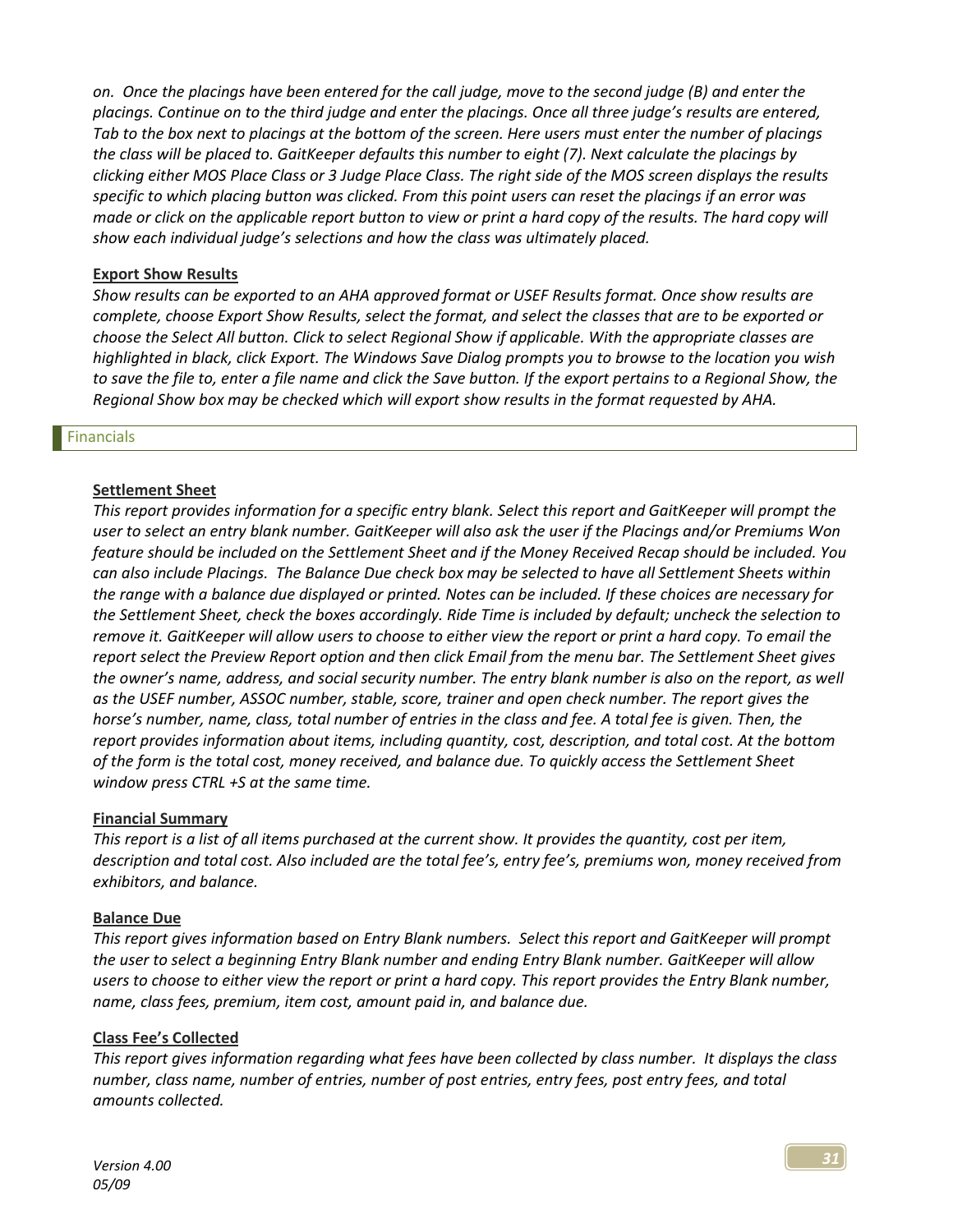## Due/Overpayments

This report gives current amounts due and overpayments. It provides the Entry Blank number, owner, trainer, and amount owed or due. The end of the report will show the amount overpaid, amount owed, and total amount either short or overpaid.

## Class Size/Premiums Paid

This report gives the current show's amount of premiums paid by class. Select this report and GaitKeeper will prompt the user to select a beginning class number and ending class number. GaitKeeper will allow users to choose to either view the report or print a hard copy. This report provides the Class number, a description of the class, number of entries, and premiums paid. The end of the report will show the total premiums paid.

## Profit/(Loss)

This report gives a profit or loss summary for the show. Select this report and GaitKeeper will prompt the user to select a beginning class number and ending class number. GaitKeeper will allow users to choose to either view the report or print a hard copy. This report provides the Class number, Class description, number of horses entered, number of horses shown, entry money, premiums paid, and either profit or (loss). The end of the report will show the total entry fees, total premiums paid, and total profit/(loss).

#### 1099 Report

This report gives information used in a 1099 report. Users may choose any dollar amount to have the report show certain amounts won by exhibitors. For instance, to see all exhibitors who won over one dollar (\$1) in premiums/prize money, enter 1. This report provides Entry Blank number, name, address, social security number, and amount paid.

#### 1099 Combined Report

This report gives information used in a 1099 report grouped by owner. Users may choose any dollar amount to have the report show certain amounts won by exhibitors. For instance, to see all exhibitors who won over one dollar (\$1) in premiums/prize money, enter 1. This report provides name, address, social security number, and amount paid.

## Money Received

This report gives information regarding the total amount of money collected broken down by payment types.

## Stable Payment

Choosing this quick payment option allows the user to select the stable a payment is to be applied to as well as the type of payment and any "notes" that need to be added to the account. Any credits that are reflected to a particular entry blank will be applied to the balance shown under the stable selected.

#### Post Entry Fees

This report provides a list of all entries that were post entered to the show. It includes the class number, class description, horse number, horse name, rider, class fee and the post entry fee. Totals are also provided by EB number and grand total.

#### Receivables (Check Register)

List payments by specifying a date. Includes Entry blank number, and owner with address. GaitKeeper will allow users to choose to either view the report or print a hard copy.

## Export Check Writing Info

This choice allows the user to select whether to send the check writing information to an Excel Spreadsheet or a Notepad (text) Document. It can then be viewed or printed either way.

#### Labels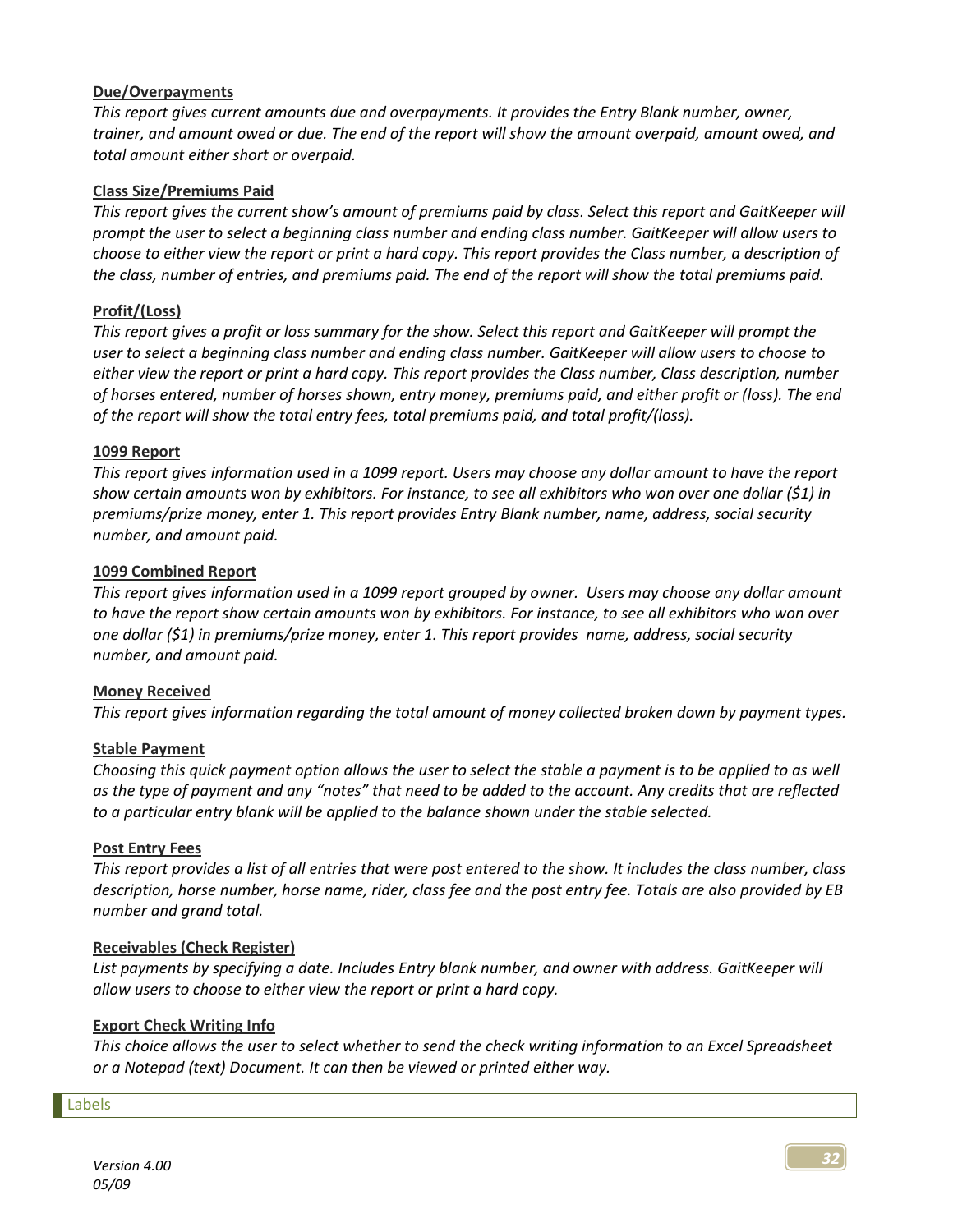## **Entries**

These labels list the last name of the exhibitor and the Entry Blank (EB) number on Avery 5160 labels. They can be used on file folders or on the inside of a farm's file folder.

## Horse/Classes

These labels list the Horse Number, Entry Blank (EB) Number, Horse Name, Owner and Classes the horse is entered in. They labels are commonly found on the back of the actual number the rider/handler wears.

## Mailing Labels

This list of labels will take every person in the GaitKeeper Manage People database along with the address for mass mailings of premium books or flyers. Select either Avery 5160 or 5163 labels, which can be printed by Active Show, By State or All names in the database.

## Judge's Cards

Print Judge's Cards or labels for judge's cards based on the information entered in the Show Setup. GaitKeeper uses Avery 5664 labels or 5x8 cards. Click Judge's Cards and enter the class number(s) needed and choose the label or card format. GaitKeeper Judge's Cards (5x8) print with the class name, number, specifications and nine place listings. GaitKeeper Labels (Avery 5664) print the class name, number and specifications to then be placed on an actual judge's card. GaitKeeper will print a card for all judges listed for each class.

## Halter Labels

This list of labels will take every person in the GaitKeeper Manage People database that belong to a halter class along with the address for mass mailings of premium books or flyers. Select either Avery 5160 or 5163 labels, which can be printed by Active Show, By State or All names in the database.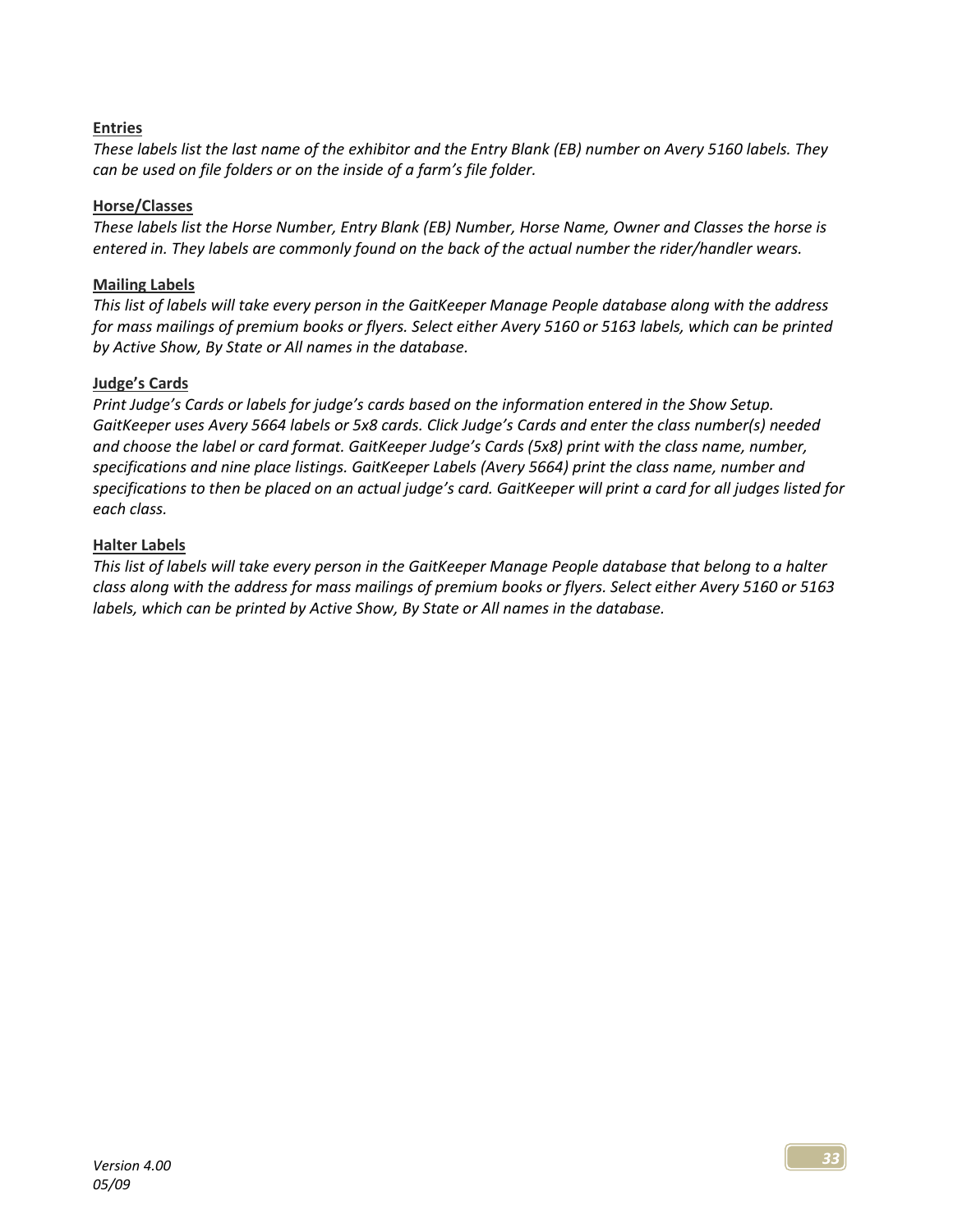#### Owner/Farm Horse List

A list of Owner/Farm Names with Address, with a breakdown of the horses by name and number. Sire/Dam, Color, Sex, Age, and Breeder are all indicated for each horse.

#### Show Program

A complete list of all the classes for the active show and the entries that are competing in each class. The class sponsor (if any) will also appear on this report. If the Halter check box was selected under the Classes tab, then the sire and dam will also appear on the report.

#### Show Program 2

Similar to Show Program but provides Results columns.

#### Show Program Index

Show Program information in Horse Number order.

#### Show Program w/ Horse

Same information as the Show Program report with the addition of the horse's sex and age.

#### Sponsorship

Alphabetical listing of Sponsors with the relevant classes.

#### Miscellaneous (Misc.)

#### No Cards Shown

This report lists owners, handlers, riders, and trainers who have not presented cards for the current show. Can be run for either USEF or Assoc.

#### Non Member Fees

This report lists the individuals full name, quantity and Cost amount. Ordered by Entry Blank number. Can be run for either USEF fees or Assoc fees.

#### Photographer

This report gives a list of horses, horse numbers and owners with addresses to assist the show photographer with proofs.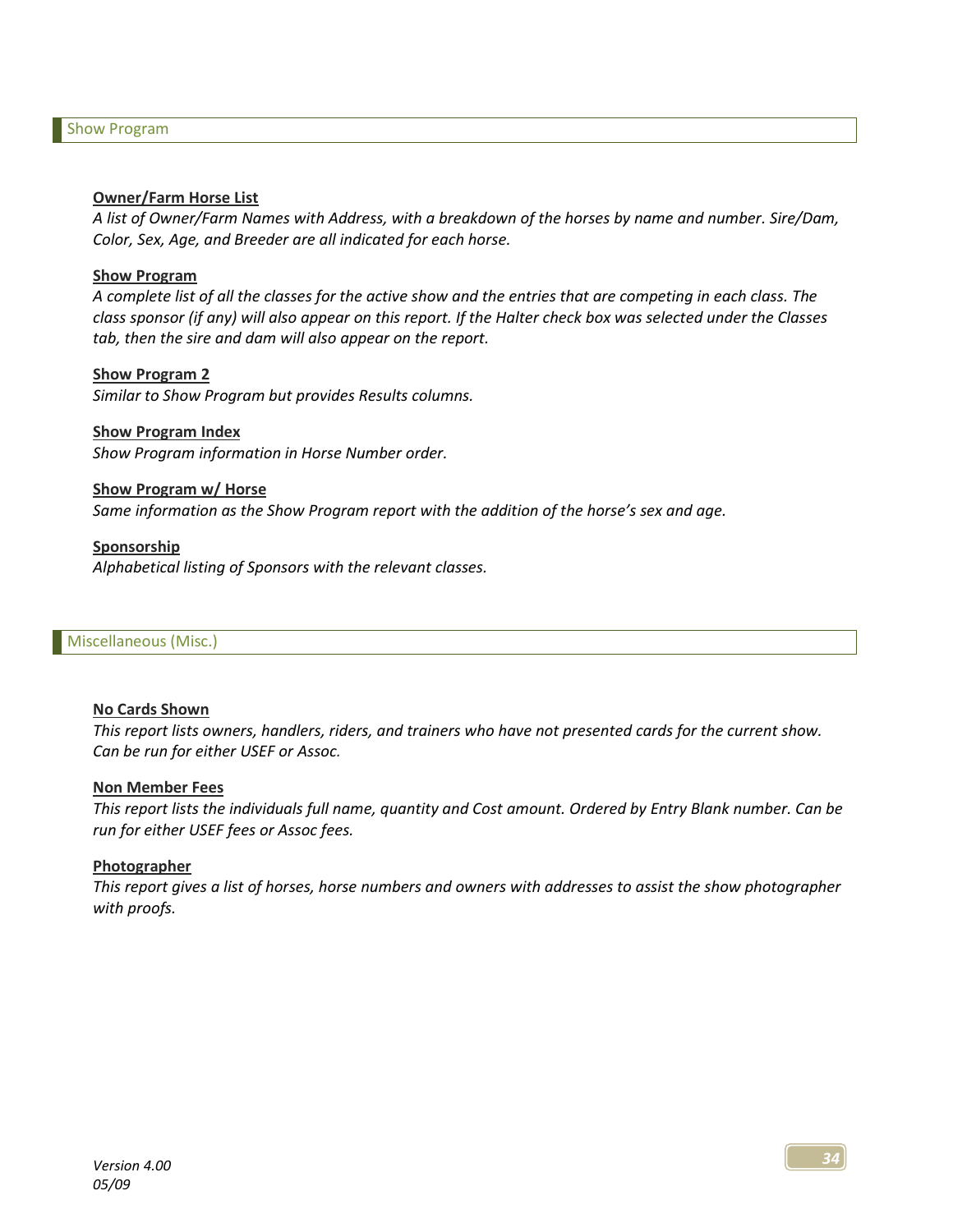# Section 5 – Command Menus

## **Edit**

The Edit menu contains editing functions common to Windows programs.

## Undo

Cancels the most recent reversible action. The name of the command changes (for example, to Undo Cut or Undo Move) depending on the action last performed. If an action can't be undone, the name of the command changes to Can't Undo. This command can also be ran by its keyboard shortcut of pressing the Ctrl key and the Z.

## Cut

The Cut command removes selected data but retains the data in the Windows clipboard. You can then recall the data by using the Paste command. Typically used to move text or an object from one location in a document to another location. This command can also be ran by its keyboard shortcut of pressing the Ctrl key and the X.

## Copy

The Copy command puts a copy of the selected data into the Windows clipboard while not modified the selected data. Recall the data using the Paste command. Use to duplicate text or an object in a document. This command can also be ran by its keyboard shortcut of pressing the Ctrl key and the C.

## Paste

The Paste command inserts whatever was last sent to the Windows clipboard (via a Cut or Copy) into a document at the location or the cursor or insertion point. The Paste command can be repeated multiple times each time pasting that current content held in the Windows clipboard. That content will remain in the Windows clipboard until being replaced by another Cut or Copy or being emptied by closing the program. The command can also be ran by its keyboard shortcut of pressing the Ctrl key and the V.

## Find

Use to search for specific data. The Find dialog window can also be launched by pressing the Ctrl key and F.

## **Toolbars**

GaitKeeper uses a built in Toolbar that is customized to the program showing icons relating to the major functions of the GaitKeeper system. The GaitKeeper toolbar is documented in Section Two of this User Guide.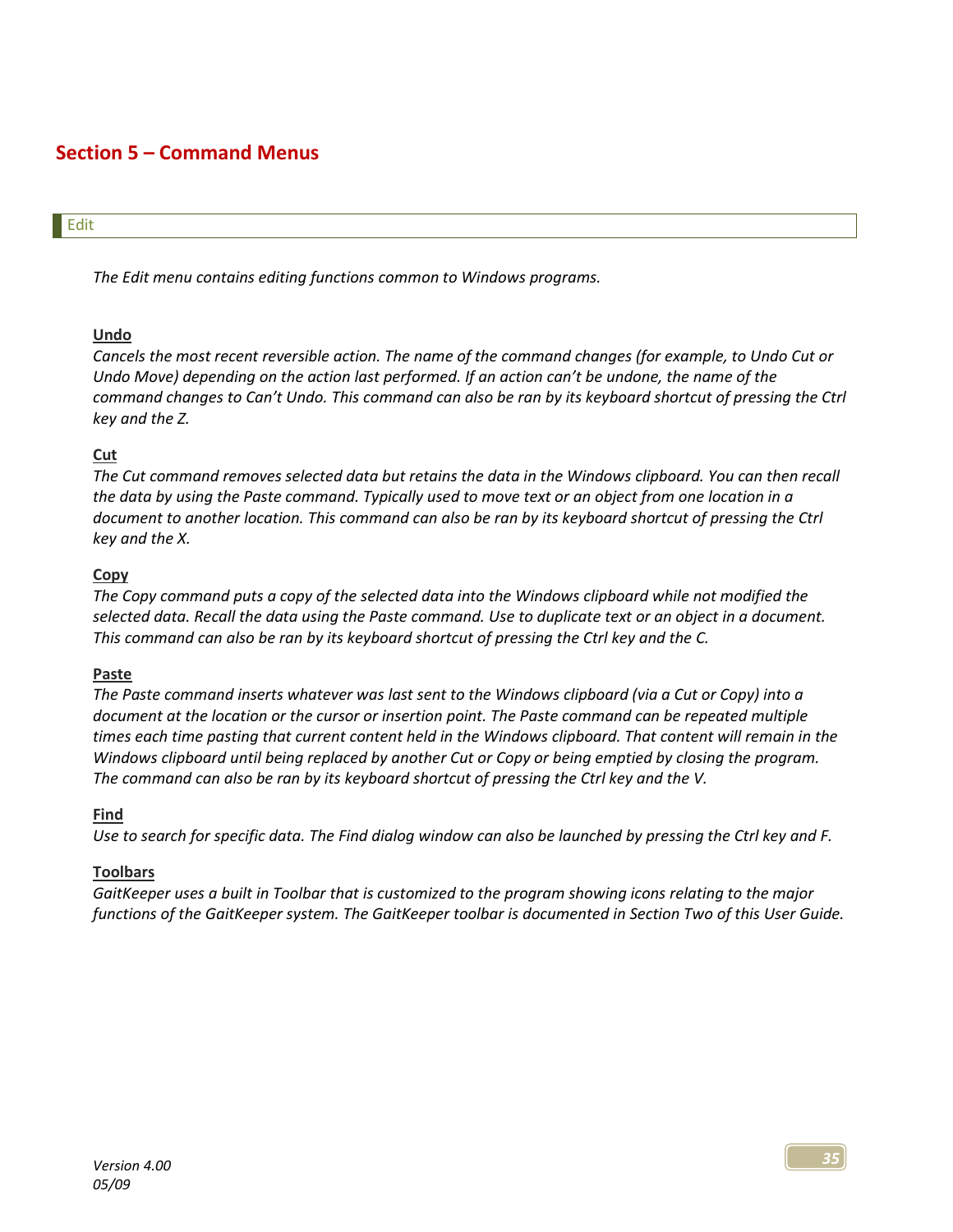#### Records

The Records menu commands are used to navigate through the data records of the GaitKeeper System.

#### New Record

Moves to the end of the form or database sheet so a new record can be entered.

#### Delete Record

Deletes the selected record or records from the form or datasheet.

#### **First**

Moves to the first record or datasheet of the form.

## **Previous**

Move to the previous record in the datasheet or form.

#### Next

Moves to the next record in the datasheet or form.

#### Last

Moves to the last record in the datasheet or form.

#### **Filter**

Filter functions in GaitKeeper work similar to search/find functions.

#### Filter By Form

Displays the Filter by Form window, which is a blank version of the active form or datasheet, for filtering.

#### Toggle Filter

Applies or removes a filter in an active datasheet or form.

#### Apply Filter/Sort

Applies a filter or sort in the active datasheet or form.

#### Remove Filter/Sort

Removes a filter or sort in the active datasheet or form, if one is currently applied, and displays the most current records.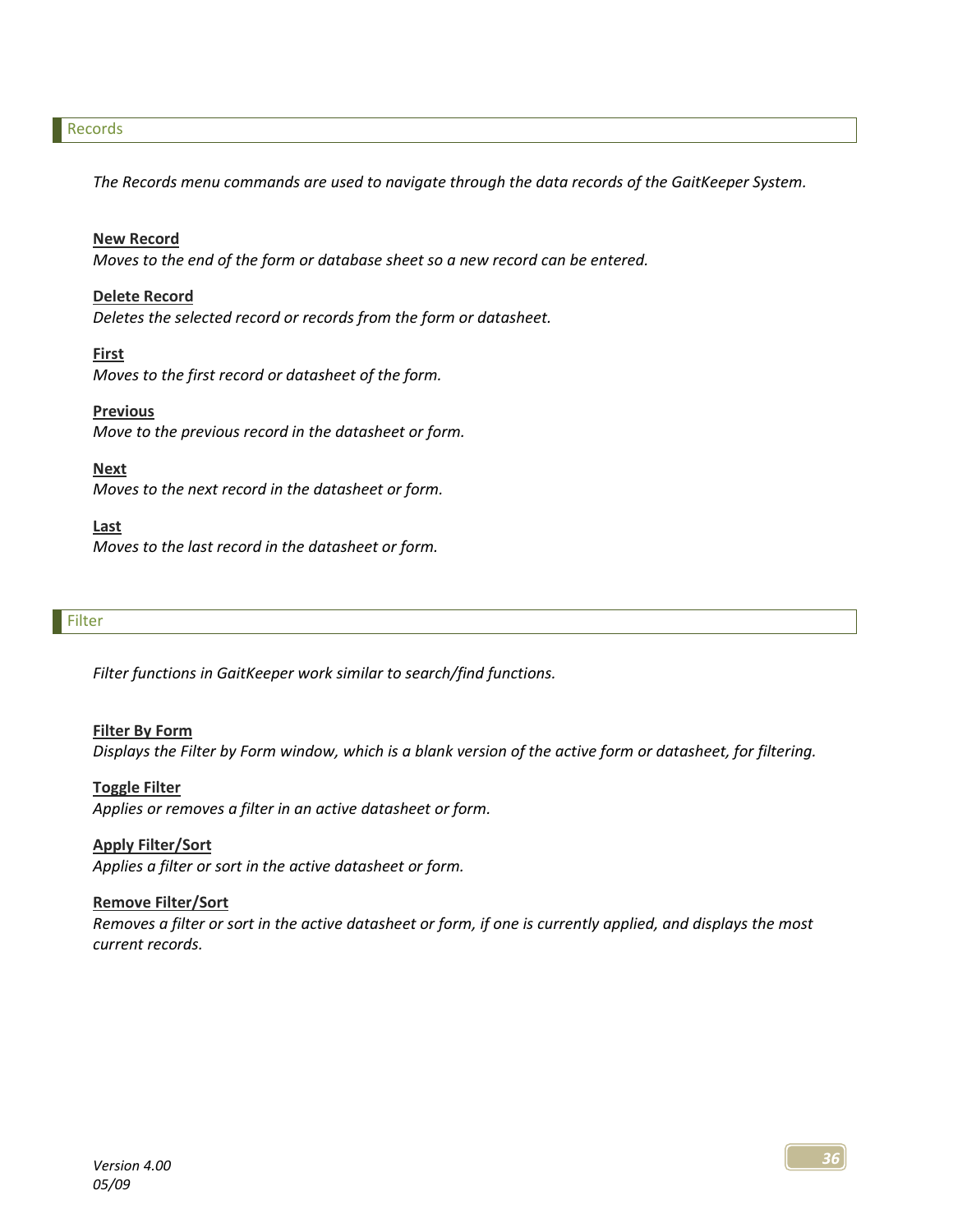#### Sort

Sorting gives users the option of sorting data either numerically or alphabetically.

#### **Sort Ascending**

Sorts records in the selected column(s) in ascending order (0-9, A-Z). Subsequent sorts replace previous sorts.

#### Sort Descending

Sorts records in the selected column(s) in descending order (9-0, Z-A). Subsequent sorts replace previous sorts.

#### Window

The Window menu contains common Windows commands used for controlling the display arrangement of program windows.

#### Tile Horizontally

When multiple program windows are open, this option will stack them horizontally on the viewing screen.

#### **Tile Vertically**

When multiple program windows are open, this option will stack them vertically on the viewing screen.

#### Cascade

When multiple program windows are open, this option will stack each window one on top of the other so that only the title bar is seen on the screen.

#### Arrange Icons

Does not apply to the current version of GaitKeeper.

#### **Size to Fit Form**

Size To Fit Form crops the window to the size of the record. If the record is larger than the Form window, Size To Fit Form expands the Form window to show as much of the record as possible.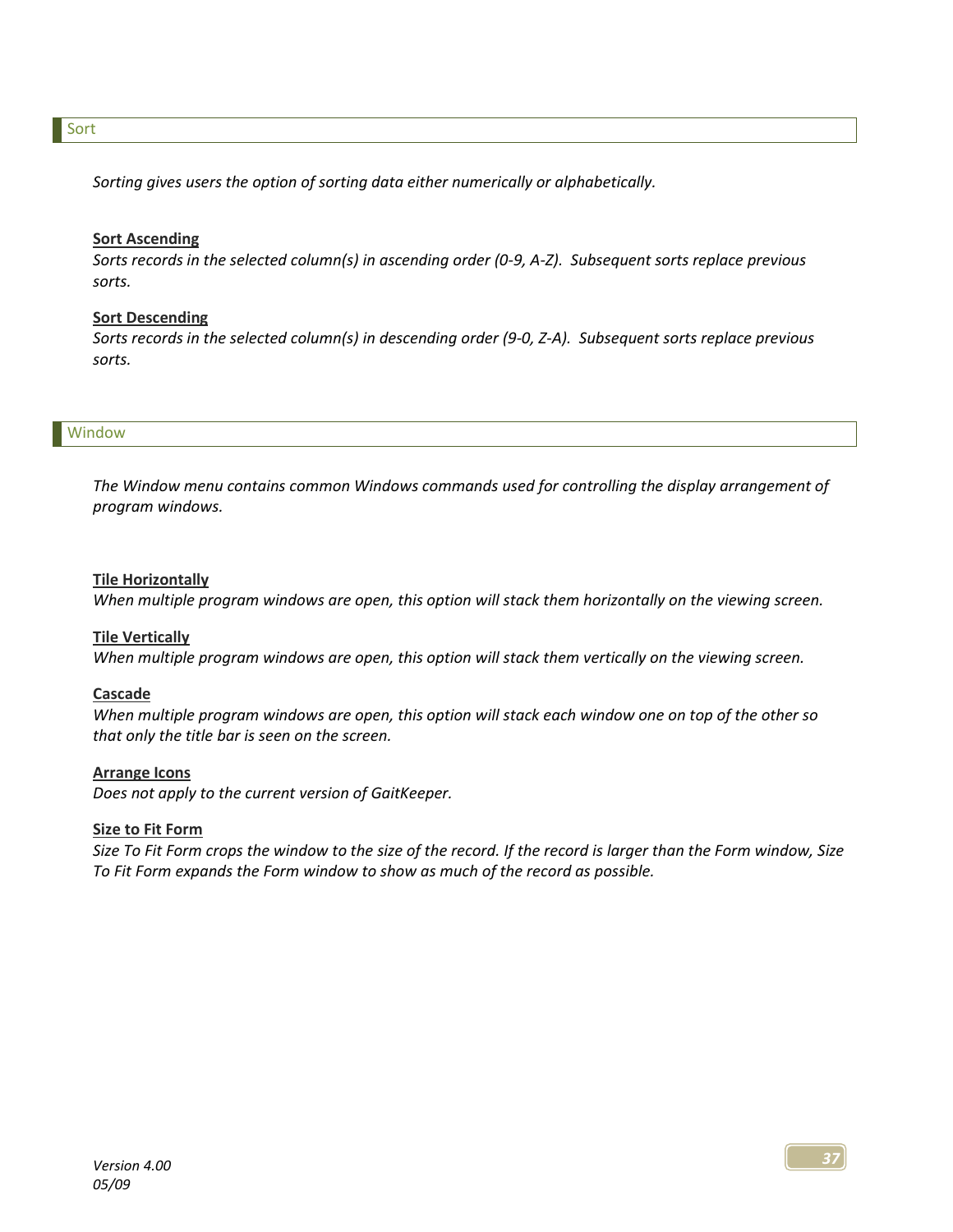# Section 6 – GaitKeeper Tools

#### Tools

#### Compact & Repair Database

Compacting the database reduces the size of the GaitKeeper System file, conserving disk space.

#### Repair Database

Should GaitKeeper begin showing unpredictable behavior, it is possible that a "repair" needs to be done to keep the database in working order.

#### Import Data

Use only when GaitKeeper is upgraded to a new version. The data of the older version will be converted to the newer version. This is only for upgrades, therefore information from a newer version cannot be moved into an older version. To import data simply click on the elipses (…) and browse to where your older version resides. Once you have selected your older Gaitkeeper file, click on "Import Data". If no errors are displayed, click on "Import OK" to complete the conversion. If any errors are produced, click on "Cancel Import" to roll back any changes and set your database back to its previous state. <mark>Note: If you click "Cancel Import", it will</mark> delete all of data in your database.

#### Remove Show

This option will completely delete a show from the GaitKeeper database.

## Backup

Use to back-up the GaitKeeper System database. Recommended practice is to run backup at regularly scheduled intervals.

#### **Specialties**

Specialties menu options are specifically geared to the requirements for USDF Classes.

## MOS / 3 Judge Scoring

MOS Scoring is the Majority Opinion Scoring System. This screen will appear blank until the results are entered based on the three judge system. Choose the appropriate class for placing. The MOS screen will be preloaded with the horses participating in the selected class. Under the call judge (A) choose the first place horse by typing the horse number and press the Tab key to automatically move to the second position and so on. Once the placings have been entered for the call judge, move to the second judge (B) and enter the placings. Continue on to the third judge and enter the placings. Once all three judge's results are entered, Tab to the box next to placings at the bottom of the screen. Here users must enter the number of placings the class will be placed to. GaitKeeper defaults this number to eight (7). Next calculate the placings by clicking either MOS Place Class or 3 Judge Place Class. The right side of the MOS screen displays the results specific to which placing button was clicked. From this point users can reset the placings if an error was made or click on the applicable report button to view or print a hard copy of the results. The hard copy will show each individual judge's selections and how the class was ultimately placed.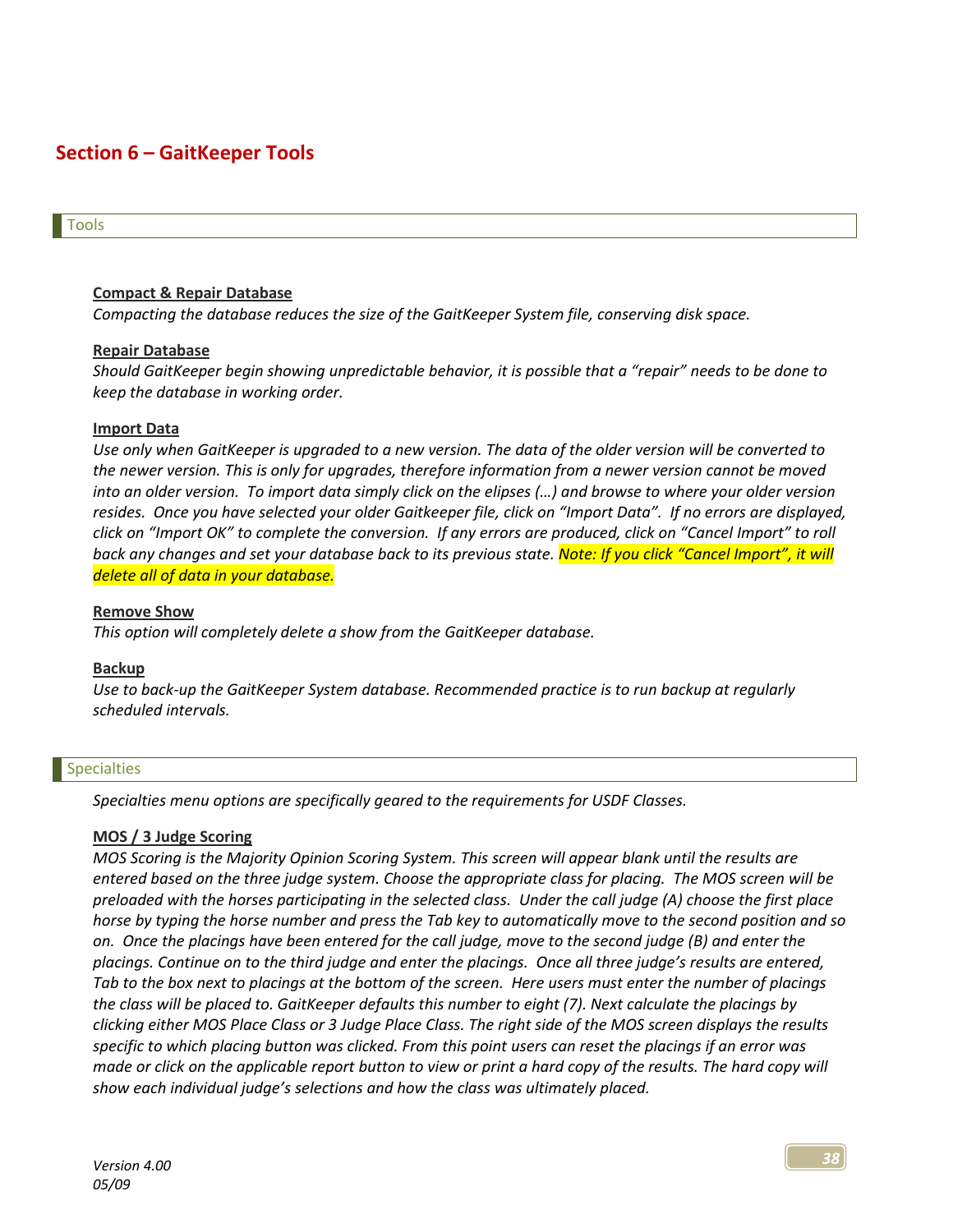## MOS Class Listing

Reports the judges results for each entry specific to MOS results. Displays Place, Horse Number, Rider, Owner, and the judges' name. GaitKeeper will allow users to choose to either view the report or print a hard copy.

## MOS Judge Listing

This report lists out all classes and the judges that are assigned to that class.

## 3 Judge Class Listing

Reports the judges results for each entry specific to 3 Judge results. Displays Place, Horse Number, Rider, Owner, and the judges' name. Choose to either view the report or print a hard copy.

## Dressage Schedule

This screen allows the user the schedule classes based on the times and breaks entered in the Show Setup. When the screen appears, choose the class to be scheduled. Click the Schedule button in the bottom left corner of the window and GaitKeeper will schedule all the riders in the chosen class. If an order change needs to take place, use the drop buttons (displayed by an upside down triangle) to choose the horses that need to be changed. Once both boxes have been filled, click the Switch button to confirm the change.

## Dressage Results Entry

This screen is where the points and placings that apply to dressage classes are entered. Use the tab key to move to the column labeled Score. In this box enter the score awarded to the competitor shown at the right.

At the bottom of the screen enter the Placing and click the Place Class button to place the class based on the scores entered. To reset the placing press the button labeled Reset Class Placing. If there is a tie encountered by the software a dialog box will notify the user that a tie has occurred. Note: Prior to using this screen you must run the Dressage Class Listing report.

## Dressage Class Listing

This report provides information about individual USDF classes, including the horse name, who it is shown by, and who owns the horse. It also shows the placing and the judge's scores. Select this report and GaitKeeper will prompt the user to select a beginning class number and ending class number. Note: This report is required in order to use the Dressage Results Entry. Judges must have an assigned Code (refer to Show Setup, Judges tab).

## Dressage Judge's Report

This report will allow users to keep track of the amount of time each judge is working during the show. The report displays the judge's name, class number, class description, number of entries, and the minutes per horse.

## Dressage Labels 5163

These labels will display the rider, name of show, horses name, class description, scheduled time, judge, and ring. GaitKeeper will allow users to choose to either view the labels or print a hard copy.

## Dressage Riders By Day

This report will allow users to choose a particular judge and then display the classes as well as number of riders in the each class based on a certain day. GaitKeeper will allow users to choose to either view the report or print a hard copy.

## Dressage Rider Schedule

This report displays classes - including judge name and ring number - by date in class number order.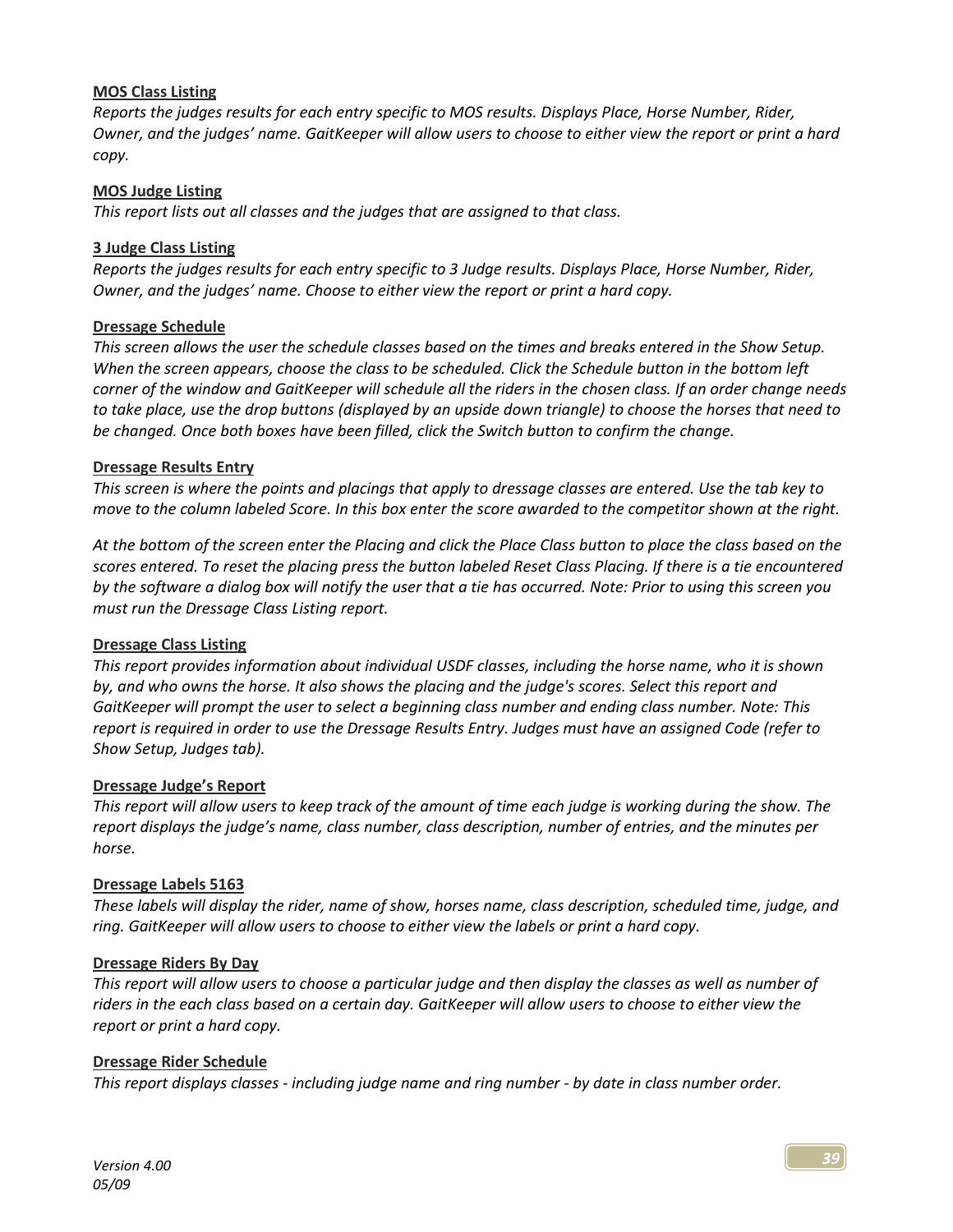#### Dressage Rider Schedule By Time

This report displays classes - including judge name and ring number - by date in order by scheduled time.

#### Dressage Rider By Time

This report displays the class, ring, and horse, by rider in alphabetical order followed by date and time ordering

#### Dressage Horse By Time

This report displays the class, ring, and rider, by horse in alphabetical order followed by date and time ordering.

Web

## Setup GaitKeeper.com Account

Select this option to Setup or login to GaitKeeper.com. An account is required to upload to the website.

#### Sync with GaitKeeper.com

Select this option when uploading results or downloading online entries.

#### Web Entries

Choose this option when needing to view entries that have been entered online and downloaded. Once entries have been imported from the web, using Web Entries Import, the online entry cannot be modified by the exhibitor online.

#### Web Entries Import

To use the Web Entries Import, you must be connected to the internet. This screen will import online entry information once all the necessary matches have been made and/or any missing information has been added. Begin by selecting the Web Entry Import Option and confirm the name match under the owner. If the owner is not currently in the database you are prompted to add the information for the owner. If the owner is found in the data, you then verify the information in the system against that which is being imported. It also will show the USEF and AHA information based on the numbers imported. Once the owner information has been matched, continue the same matching under trainer. Horses and Riders must also be matched to complete the matching process. Users must then enter the EB (Entry Blank) number in the lower right corner. To complete the import process, click the Import button. Once the import is complete, the EB number box will show green and the Import button will change to read Open Entry Blank. At this point, the user can click on the Open Entry Blank and begin adding Horse Numbers to the entries. Move on to the next import, using the Record selector at the bottom of the form window.

#### E-mail

With the GaitKeeper System you can email certain reports. These reports will be emailed as attachments in an RTF format. To email reports the user must be connected to the internet and be using a MAPI compliant email program. (i.e. Outlook, Outlook Express, Netscape Messenger). Note: USDF requires submissions in the PDF file format. To submit results to USDF requires the installation of a third-party PDF Printer Driver. Once installed you will select the option to print, then in the print dialog you select the designated PDF Printer to print to. The result is a PDF file which you may then email via your default email client.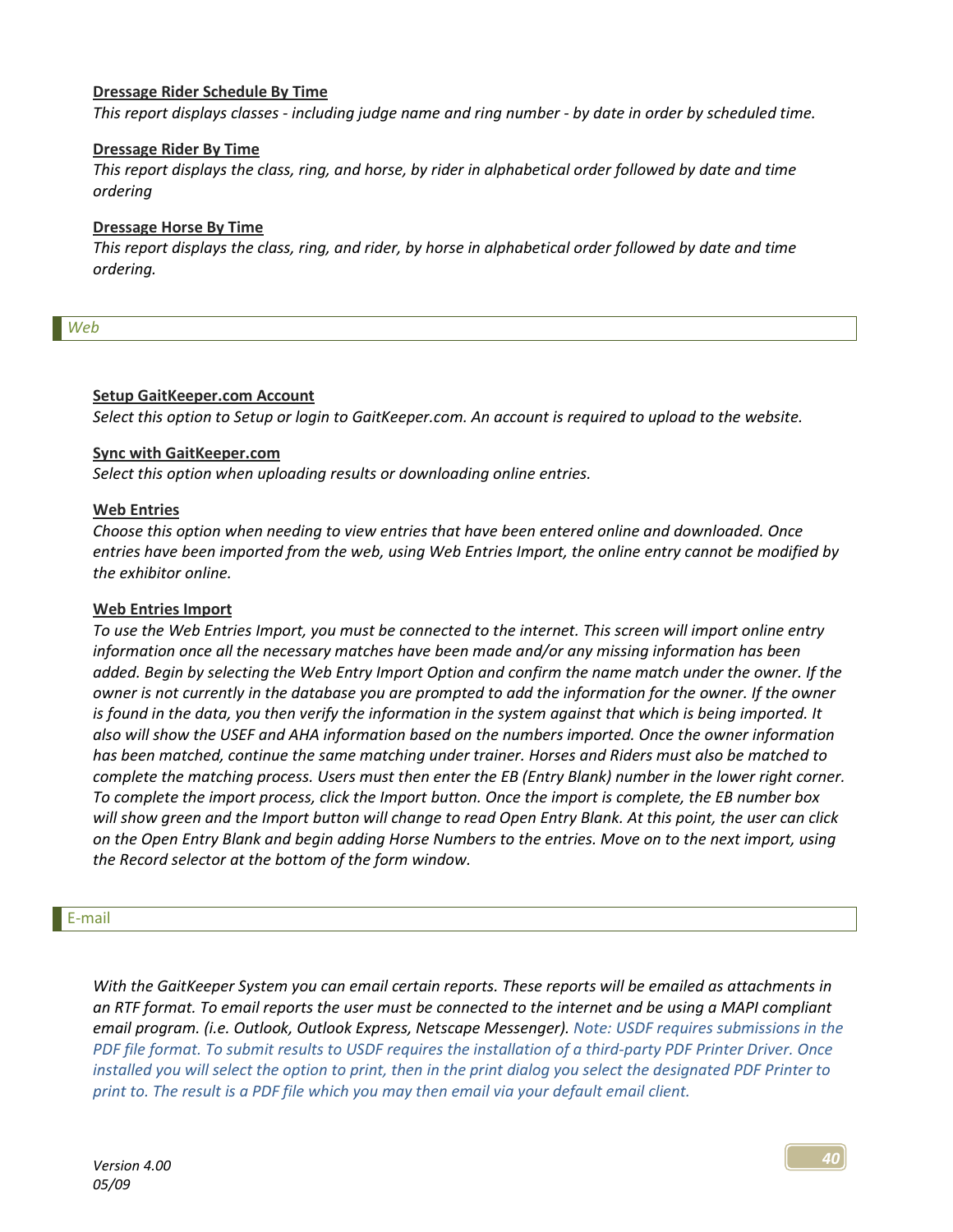GaitKeeper will export certain reports to the HTML format. To export a report to HTML, pull up the desired report, click the Export Menu Item and choose HTML. If the report cannot be exported to HTML the following message will appear…"This item cannot be exported"

#### Queries

Use queries to export ad hoc reports to Office Excel and Office Word using the quick OfficeLinks on the GaitKeeper toolbar.

Class Results : Information on every class.

**Exhibitor List** : Information on every exhibitor.

Numerical Horse Listing : Information on every horse.

Numerical Horse Listing Detail..: Additional information on every horse.

Numerical Horse Sire/Dam..: Horse information with sire/dam.

Numercial Horse Class List..: Horse information with owner and address.

Owner/Rider List: Name and address of all owners and riders.

Owner Horse List : Information on every owner.

Mailing Labels All : All name and address information.

Mailing Labels Active Show: Active show name and address information.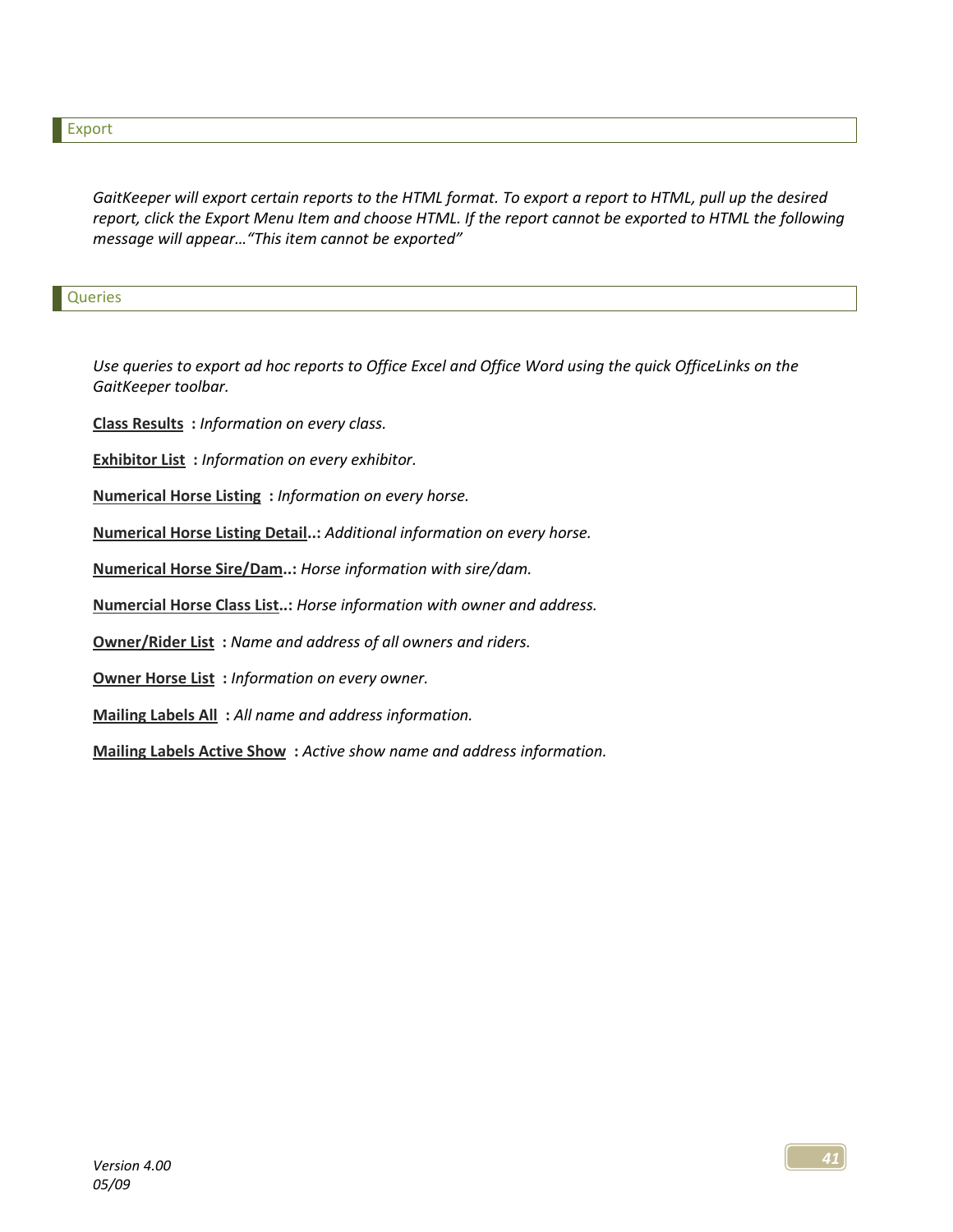# Section 7 – Maintaining your Data

#### Database Backup with WinZip

Instructions for a manual backup of the GaitKeeper System database using WinZip

- $\checkmark$  Open WinZip through the Start Menu.
- $\checkmark$  Click on the New button on the toolbar or select New Archive from the File menu.
- $\checkmark$  Select the location for the backup using the dialog box that is on the screen.
- $\checkmark$  Type the name for the new zip file you are creating in the File Name edit box.
- $\checkmark$  Click the OK button.
- $\checkmark$  Now click the Add button on the toolbar or add under the Actions menu.
- $\checkmark$  Locate the GaitKeeper.mde or GaitKeeper.mdb file in the directory GaitKeeper was installed in.
- $\checkmark$  Highlight GaitKeeper.mde or GaitKeeper.mdb
- $\checkmark$  Click on Add. This will add the file to the zip file.
- $\checkmark$  You can exit WinZip or use the Close Archive under the File menu.
- $\checkmark$  The database is now in the zip file and can be saved to another PC or to CD or DVD disc for storage.

Database Restore from Zip with WinZip

Instructions for extracting a GaitKeeper database from a backup zip file.

- $\checkmark$  Find the file GaitKeeper.mde or GaitKeeper.mdb on your system. It should be located in the directory where you installed the software the first time.
- Rename the GaitKeeper.mde or GaitKeeper.mdb file to GaitKeeperOld.mde or GaitKeeperOld.mdb.
- $\checkmark$  Insert the floppy disk that came with this letter into the floppy drive.
- $\checkmark$  Start WinZip.
- $\checkmark$  In WinZip in the File Menu click on Open Archive or click on the Open button on the toolbar.
- $\checkmark$  Select the zip file located on the floppy disk in the floppy drive that contains the GaitKeeper database.
- $\checkmark$  In WinZip in the Actions Menu click on Extract or click on the Extract button on the toolbar.
- $\checkmark$  WinZip will ask you for a location to put the file. Select the same directory where you found the GaitKeeper.mde or GaitKeeper.mdb file in step 1.
- $\checkmark$  Click on the Extract button.
- $\checkmark$  The above should allow you to use the new version just like you have in the past.

#### Importing Data

Instructions for importing the GaitKeeper data to a newer version of GaitKeeper. Data cannot be imported into an older version.

- $\checkmark$  Click on the Tools menu item.
- $\checkmark$  Click on the Import Data menu item located in the Tools menu.
- $\checkmark$  Type the location and filename of the previous version of the GaitKeeper database in the box provided.

C:\Program Files\Brown & Hoke\GaitKeeper\GaitKeeper.mde (older versions) C:\Program Files\Gaitkeeer\Gaitkeeper.mde (newer versions)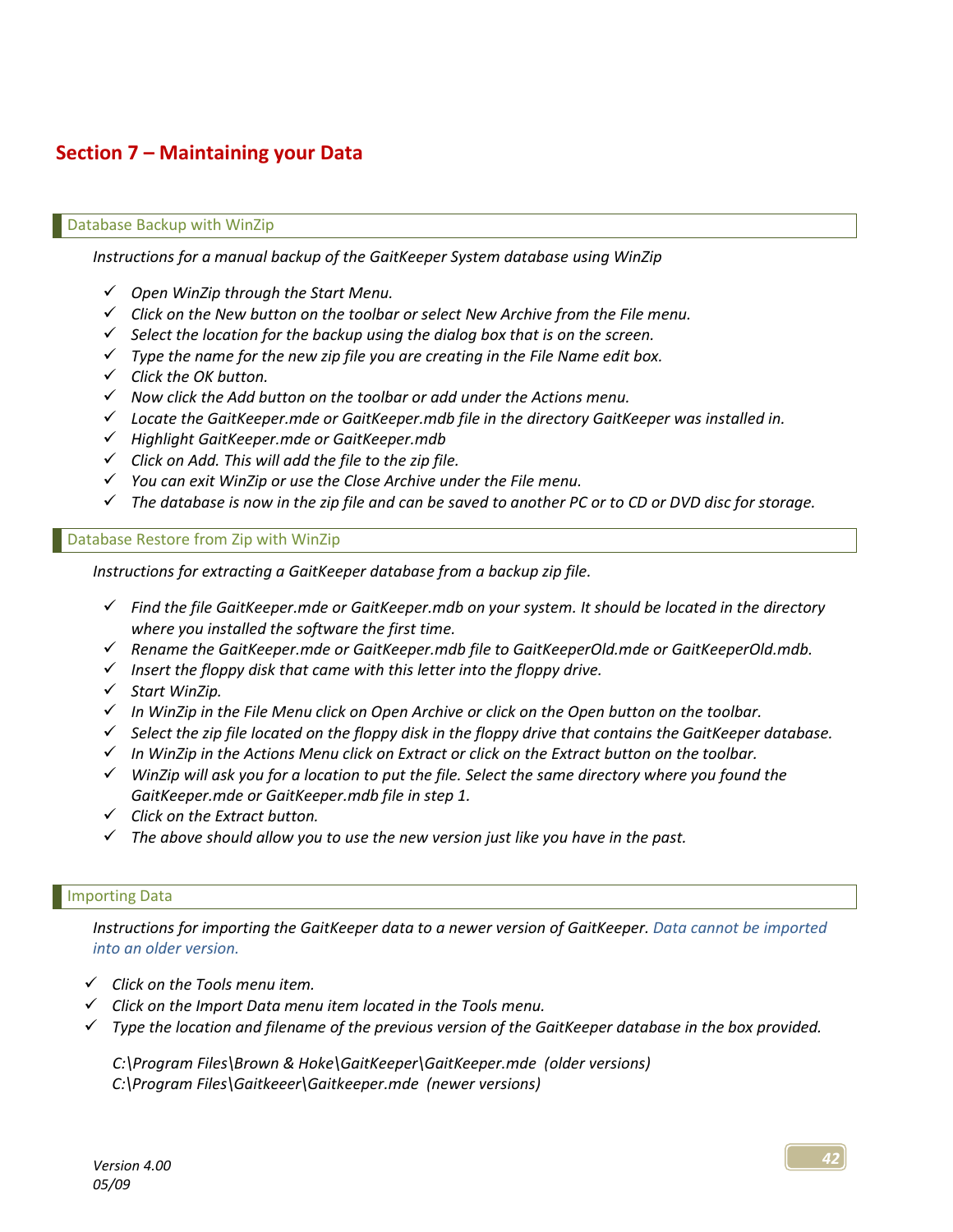To browse for the file, click on the button with three dots to display a dialog box similar to the one below. Use this Save As dialog box to find the previous version of the GaitKeeper database. Then highlight the database and click on Save. This will fill in the box on the Import Data dialog box.

| <b>Save As</b>                          |                    |
|-----------------------------------------|--------------------|
| Save in: Save in: Save in:              | <u>je de l</u>     |
| <b>Cycling Photos</b>                   | stocks             |
| email                                   | 1012.bmp           |
| GaitKeeper                              | 150 Miles.ppt      |
| GaitKeeperSetupMde                      | 1999a.xls          |
| Horse Show Information                  | Address Cards.doc  |
| house                                   | Alex Bday 1999.pub |
| My Pictures                             | 편]Alex.ppt         |
|                                         |                    |
| File name:                              | Save               |
| Access Database(".mde)<br>Save as type: | Cancel             |
| Open as read-only                       |                    |

 $\checkmark$  Click on import data to transfer the data from the previous version to the current version of the database.

Once the import is complete it will display the number of records that were in each table from the previous version and what was imported. If all the counts match, then the import was successful and the user can click on the Import OK button. By going into the different screens the visible data will be what was in the previous version, if the transfer was successful. If the transfer was not successful or assistance is needed, please feel free to e-mail us at support@gaitkeeper.com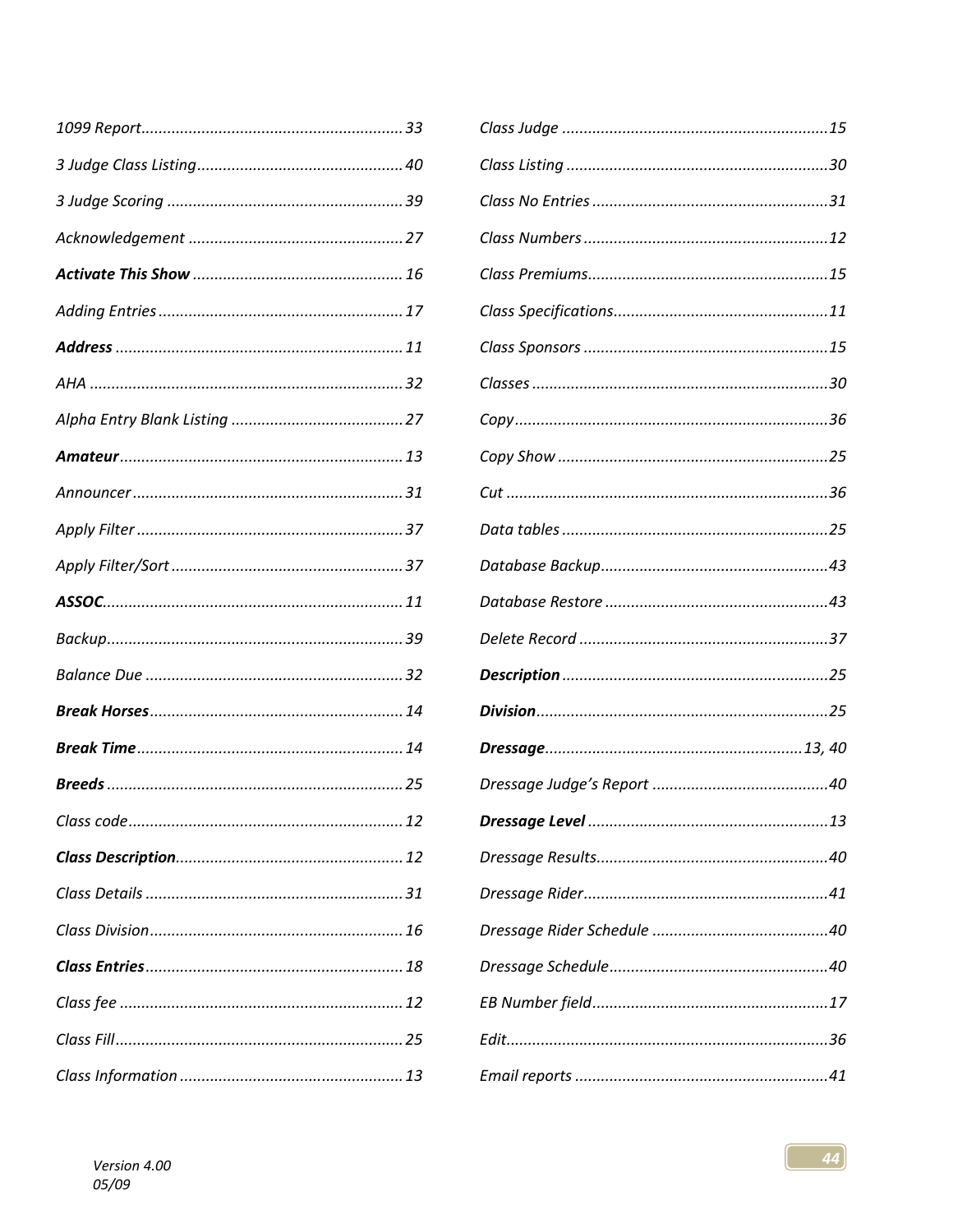| Majority Opinion Scoring System 31, 39 |
|----------------------------------------|
|                                        |
|                                        |
|                                        |
| Manage Specifications<br>. 24          |
|                                        |
|                                        |
|                                        |
|                                        |
|                                        |
|                                        |
|                                        |
|                                        |
|                                        |